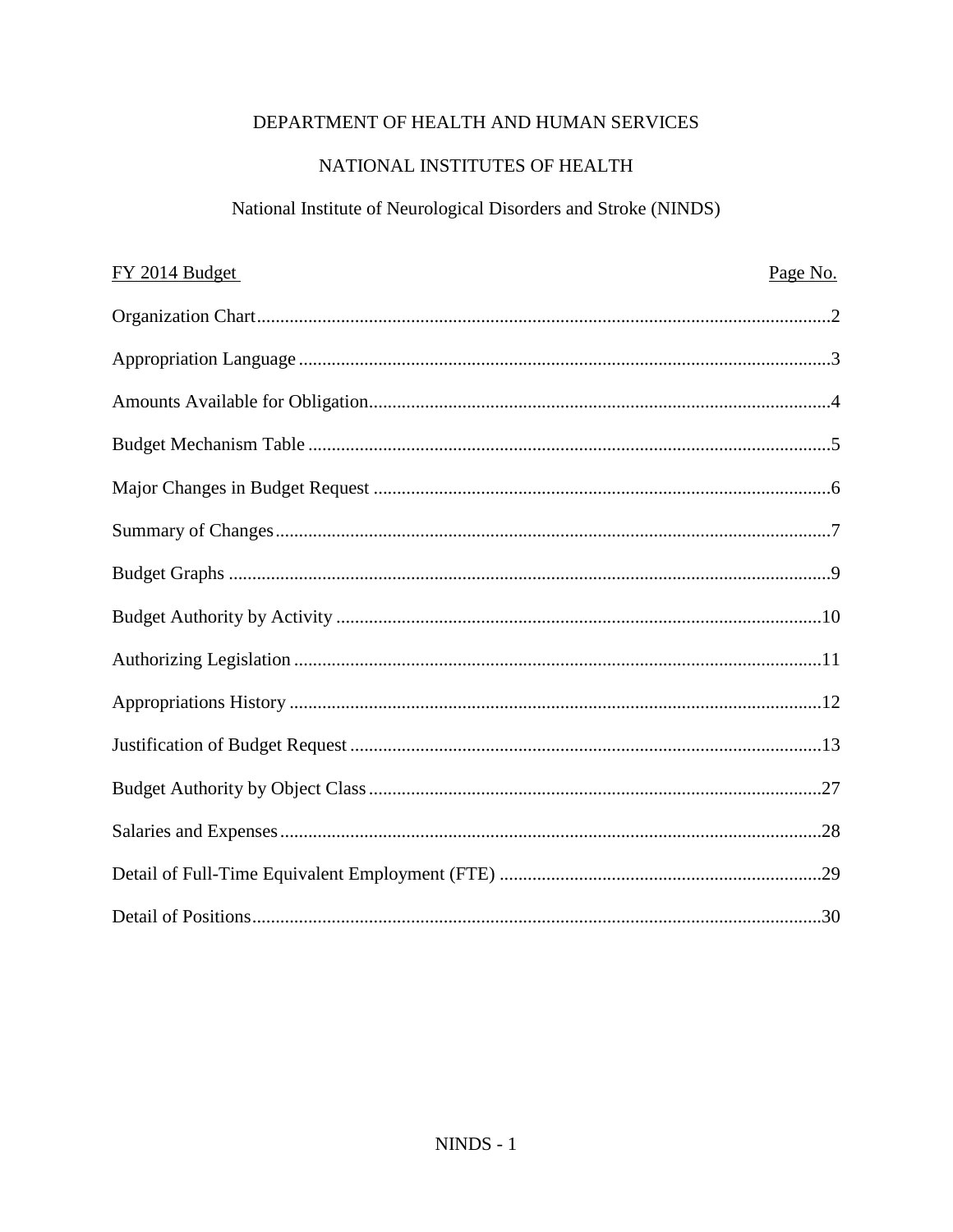# NATIONAL INSTITUTES OF HEALTH

# National Institute of Neurological Disorders and Stroke

# Organizational Chart

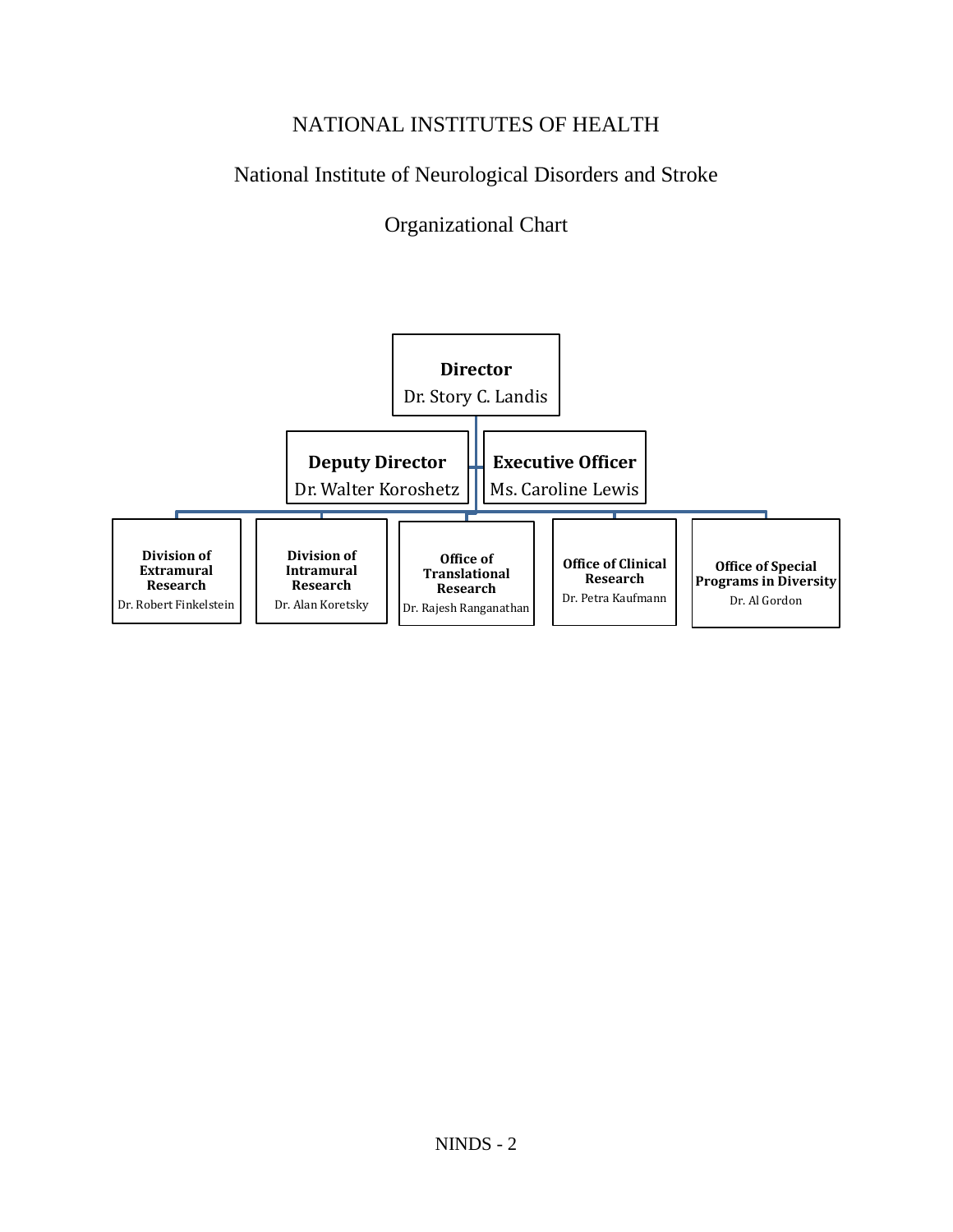## **NATIONAL INSTITUTES OF HEALTH**

National Institute of Neurological Disorders and Stroke

*For carrying out section 301 and title IV of the PHS Act with respect to neurological disorders and stroke, \$1,642,619,000*.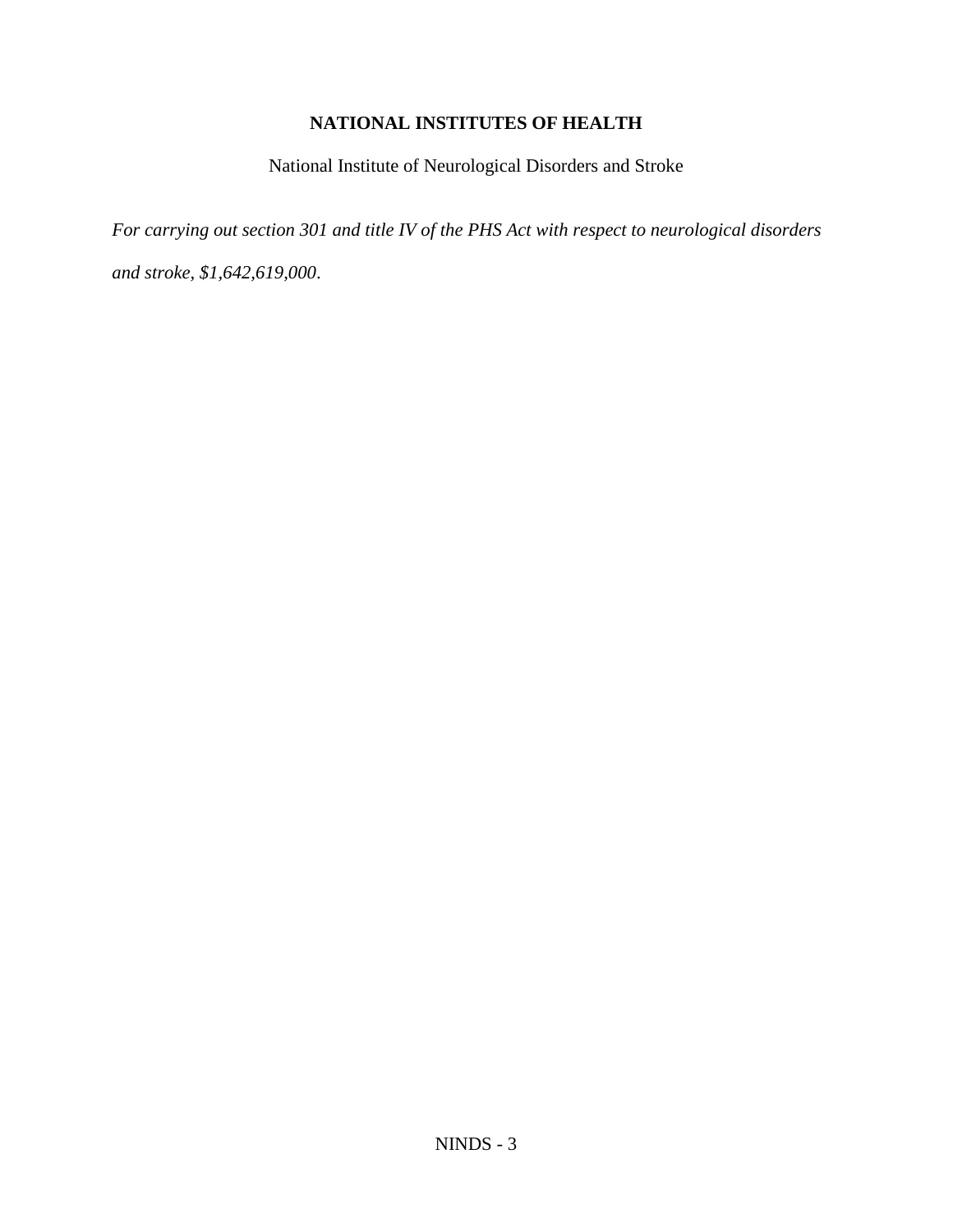## **Amounts Available for Obligation <sup>1</sup>**

| <b>Amounts Available for Obligation</b> <sup>1</sup><br>(Dollars in Thousands) |                          |                             |                      |
|--------------------------------------------------------------------------------|--------------------------|-----------------------------|----------------------|
| <b>Source of Funding</b>                                                       | FY 2012<br><b>Actual</b> | <b>FY 2013</b><br><b>CR</b> | FY 2014<br><b>PB</b> |
| Appropriation                                                                  | 1,629,445                | 1,636,319                   | 1,642,619            |
| Rescission                                                                     | (3,080)                  | $\theta$                    | $\theta$             |
| Subtotal, adjusted appropriation                                               | 1,626,365                | 1,636,319                   | 1,642,619            |
| Secretary's Transfer for Alzheimer disease (AD)                                | (1,072)                  | $\theta$                    | $\overline{0}$       |
| Secretary's Transfer for AIDS authorized by PL 112-74,<br>Section 206          | (463)                    | $\theta$                    | $\mathbf{0}$         |
| Comparative Transfers to NLM for NCBI and Public<br>Access                     | (1,486)                  | (1,925)                     | $\mathbf{0}$         |
| Subtotal, adjusted budget authority                                            | 1,623,344                | 1,634,394                   | 1,642,619            |
| Unobligated balance, start of year                                             | $\theta$                 | $\mathbf{0}$                | $\overline{0}$       |
| Unobligated balance, end of year                                               | $\Omega$                 | $\theta$                    | $\Omega$             |
| Subtotal, adjusted budget authority                                            | 1,623,344                | 1,634,394                   | 1,642,619            |
| Unobligated balance lapsing                                                    | (44)                     | $\overline{0}$              | $\Omega$             |
| <b>Total obligations</b>                                                       | 1,623,300                | 1,634,394                   | 1,642,619            |

FY 2012 - \$10,601 FY 2013 - \$10,642 FY 2014 - \$10,684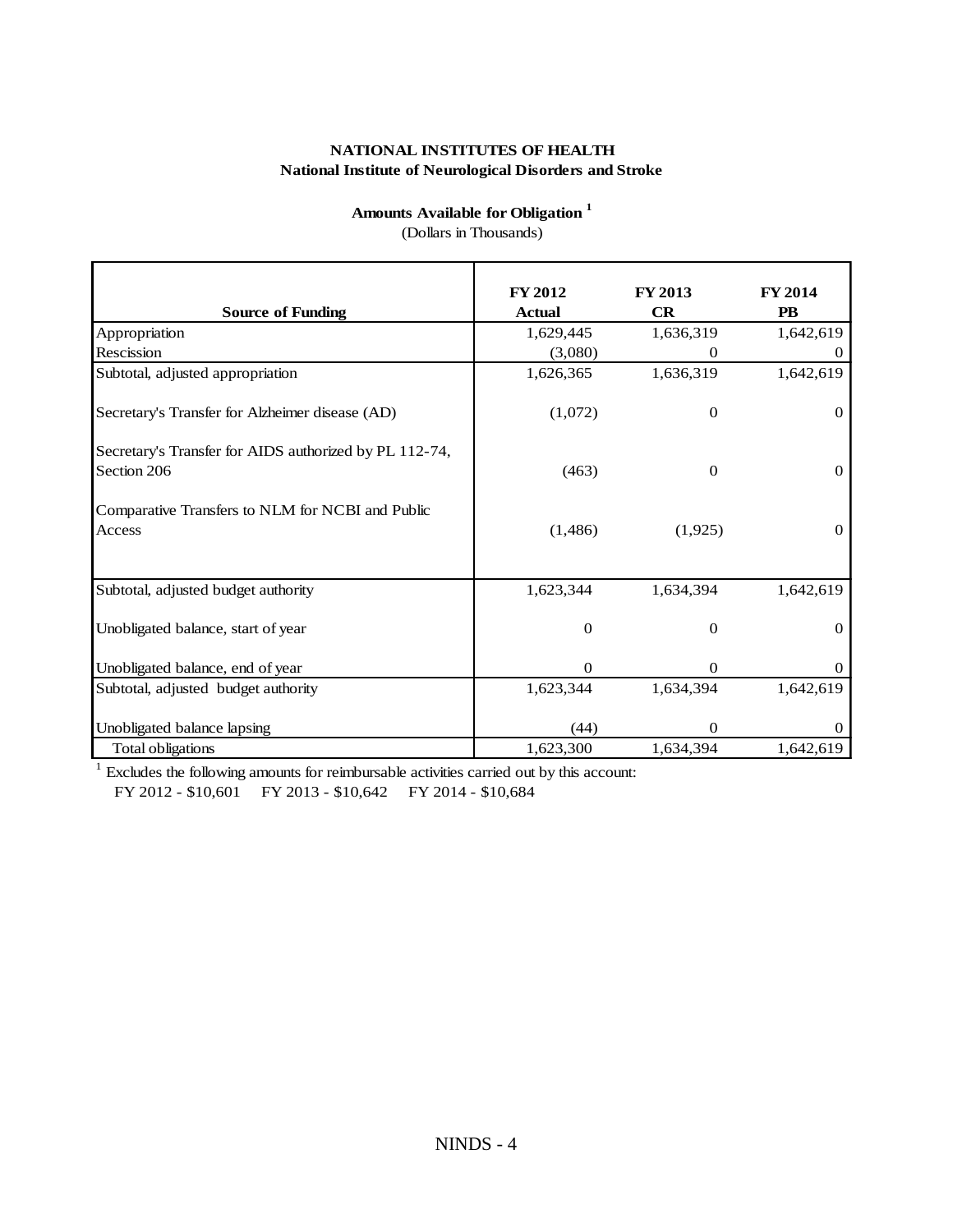#### **NATIONAL INSTITUTES OF HEALTH National Institute of Neurological Disorders and Stroke Budget Mechanism - Total <sup>1</sup>**

(Dollars in Thousands)

|                                           |                | FY 2012       |                  | FY 2013     |                | FY 2014       |                    |              |
|-------------------------------------------|----------------|---------------|------------------|-------------|----------------|---------------|--------------------|--------------|
| <b>MECHANISM</b>                          |                | <b>Actual</b> |                  | CR          |                | PB            | Change vs. FY 2012 |              |
|                                           | No.            | <b>Amount</b> | No.              | Amount      | No.            | <b>Amount</b> | No.                | Amount       |
| <b>Research Grants</b>                    |                |               |                  |             |                |               |                    |              |
| Research Projects                         |                |               |                  |             |                |               |                    |              |
| Noncompeting                              | 1,941          | \$815,682     | 1,895            | \$776,000   | 2,005          | \$776,939     | 64                 | $-$ \$38,743 |
| <b>Administrative Supplements</b>         | (109)          | 10,389        | (105)            | 10,000      | (105)          | 10,000        | $-(4)$             | $-389$       |
| Competing:                                |                |               |                  |             |                |               |                    |              |
| Renewal                                   | 160            | 84,263        | 192              | 75,065      | 198            | 77,101        | 38                 | $-7,162$     |
| New                                       | 537            | 179,349       | 636              | 237,704     | 639            | 239,245       | 102                | 59,896       |
| Supplements                               | $\overline{c}$ | 419           | $\mathbf{0}$     |             | $\mathbf{0}$   | $\Omega$      | $-2$               | $-419$       |
| Subtotal, Competing                       | 699            | \$264,031     | 828              | \$312,769   | 837            | \$316,346     | 138                | \$52,315     |
| Subtotal, RPGs                            | 2,640          | \$1,090,103   | 2,723            | \$1,098,769 | 2,842          | \$1,103,285   | 202                | \$13,182     |
| <b>SBIR/STTR</b>                          | 90             | 41,723        | 96               | 44,658      | 101            | 46,996        | 11                 | 5,273        |
| <b>Research Project Grants</b>            | 2,730          | \$1,131,826   | 2,819            | \$1,143,427 | 2,943          | \$1,150,281   | 213                | \$18,455     |
| <b>Research Centers</b>                   |                |               |                  |             |                |               |                    |              |
| Specialized/Comprehensive                 | 81             | 88,371        | 86               | 88,258      | 81             | 88,258        | $\mathbf{0}$       | $-113$       |
| Clinical Research                         | $\overline{0}$ |               | $\mathbf{0}$     |             | $\overline{0}$ |               | $\Omega$           |              |
| Biotechnology                             | $\mathbf{0}$   |               | $\mathbf{0}$     | 0           | $\mathbf{0}$   | $\Omega$      | $\Omega$           |              |
|                                           | $\overline{0}$ | 1,565         | $\boldsymbol{0}$ | 1,565       | $\overline{0}$ | 1,565         | $\mathbf{0}$       |              |
| Comparative Medicine                      | $\overline{0}$ | $\Omega$      | $\mathbf{0}$     | $\Omega$    | $\overline{0}$ | $\Omega$      | $\Omega$           |              |
| Research Centers in Minority Institutions |                |               |                  |             |                |               | $\Omega$           |              |
| <b>Research Centers</b>                   | 81             | \$89,936      | 86               | \$89,823    | 81             | \$89,823      |                    | $-$113$      |
| Other Research                            |                |               |                  |             |                |               |                    |              |
| <b>Research Careers</b>                   | 213            | 35,957        | 206              | 35,957      | 213            | 35,957        | $\Omega$           |              |
| <b>Cancer Education</b>                   | $\overline{0}$ |               | $\mathbf{0}$     |             | $\overline{0}$ |               | $\Omega$           |              |
| Cooperative Clinical Research             | 78             | 15,880        | 55               | 15,880      | 78             | 15,880        | $\mathbf{0}$       |              |
| <b>Biomedical Research Support</b>        | $\overline{0}$ |               | $\mathbf{0}$     |             | $\overline{0}$ |               | $\Omega$           |              |
| Minority Biomedical Research Support      | $\theta$       |               | $\Omega$         |             | $\Omega$       |               | $\Omega$           |              |
| Other                                     | 103            | 17,653        | 103              | 17,653      | 103            | 17,653        | $\mathbf{0}$       |              |
| Other Research                            | 394            | \$69,491      | 364              | \$69,490    | 394            | \$69,490      | $\mathbf{0}$       | $-$1$        |
| <b>Total Research Grants</b>              | 3,205          | \$1,291,253   | 3,269            | \$1,302,740 | 3,418          | \$1,309,594   | 213                | \$18,341     |
| Ruth L. Kirschstein Training Awards       | <b>FTTPs</b>   |               | <b>FTTPs</b>     |             | <b>FTTPs</b>   |               | <b>FTTPs</b>       |              |
| Individual                                | 412            | 16,383        | 412              | 16,383      | 412            | 16,711        | $\mathbf{0}$       | 328          |
| Institutional                             | 330            | 15,157        | 330              | 15,157      | 330            | 15,763        | $\mathbf{0}$       | 606          |
| <b>Total Research Training</b>            | 742            | \$31,540      | 742              | \$31,540    | 742            | \$32,474      | $\Omega$           | \$934        |
|                                           |                |               |                  |             |                |               |                    |              |
| Research & Development Contracts          | 107            | 84,761        | 100              | 84,324      | 107            | 84,761        | $\bf{0}$           |              |
| SBIR/STTR (non-add)                       | (3)            | (89)          | (3)              | (89)        | (3)            | (89)          | (0)                | $+(0)$       |
|                                           | <b>FTEs</b>    |               | <b>FTEs</b>      |             | <b>FTEs</b>    |               | <b>FTEs</b>        |              |
| <b>Intramural Research</b>                | 343            | 157,633       | 343              | 157,633     | 343            | 157,633       | $\mathbf{0}$       |              |
| Research Management and Support           | 169            | 58,157        | 203              | 58,157      | 203            | 58,157        | 34                 |              |
| Construction                              |                |               |                  |             |                | $\Omega$      |                    |              |
| <b>Buildings and Facilities</b>           |                |               |                  |             |                |               |                    |              |
| <b>Total, NINDS</b>                       | 512            | \$1,623,344   | 546              | \$1,634,394 | 546            | \$1,642,619   | 34                 | \$19,275     |

1 All items in italics and brackets are "non-adds."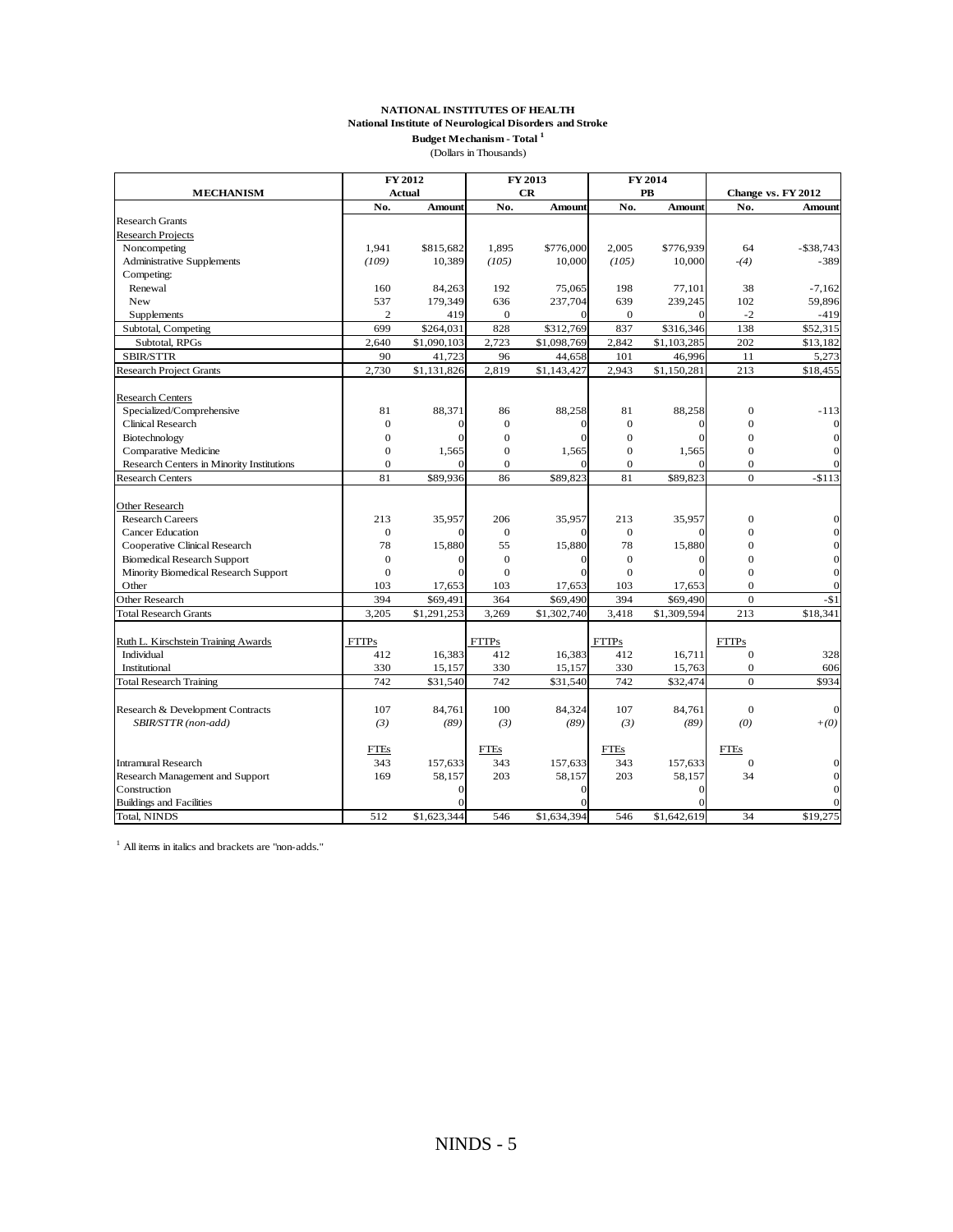## **Major Changes in the Fiscal Year 2014 President's Budget Request**

Major changes by budget mechanism and/or budget activity detail are briefly described below. Note that there may be overlap between budget mechanisms and activity detail and these highlights will not sum to the total change for the FY 2014 President's Budget for NINDS, which is \$19.3 million more than the FY 2012 level, for a total of \$1,642.6 million.

Research Project Grants (+\$18.455 million, total \$1,150.281 million): NINDS will support a total of 2,943 Research Project Grant (RPG) awards in FY 2014. Noncompeting RPGs will increase by 64 awards and decrease by \$38.743 million. Competing RPGs will increase by 138 awards and \$52.315 million. NIH budget policy for RPGs in FY 2014 discontinues inflationary allowances and average cost is assumed at the FY 2012 final allocation levels or lower.

Research Training (+\$0.934 million, total \$32.474 million): NIH will provide an increase of two percent over FY 2012 for stipend levels for pre-doctoral trainees. The Ruth L. Kirschstein National Research Service Award training program budget reflects a stipend increase to \$42,000 for the entry level postdoctoral trainees and includes a four percent increase for each subsequent level of experience. The requested increase will help sustain the development of a highly qualified biomedical research workforce.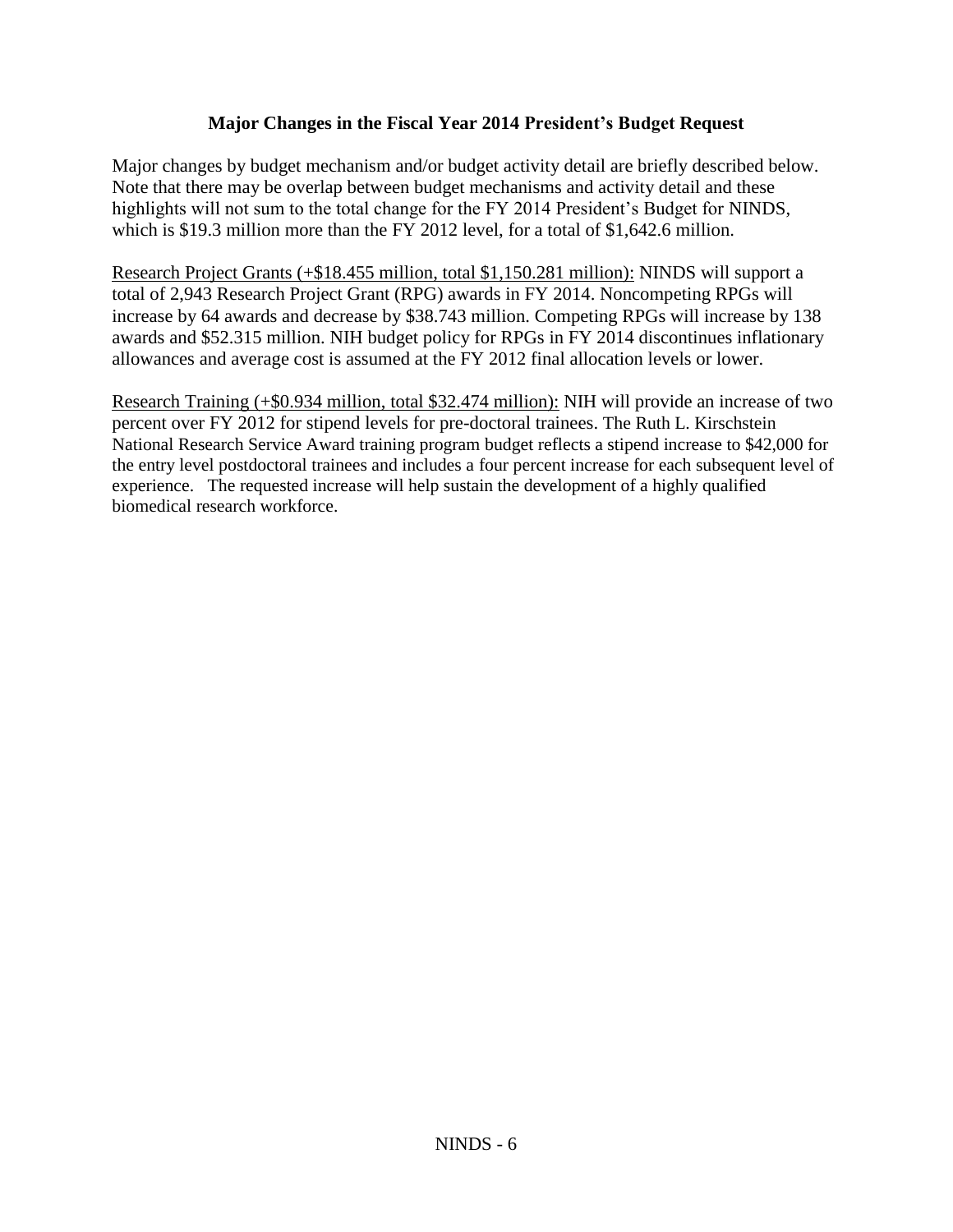#### **NATIONAL INSTITUTES OF HEALTH National Institute of Neurological Disorders and Stroke Summary of Changes** (Dollars in Thousands)

| FY 2012 Actual                                       |             |                           |                            | \$1,623,344      |
|------------------------------------------------------|-------------|---------------------------|----------------------------|------------------|
| FY 2014 President's Budget                           |             |                           |                            | \$1,642,619      |
| Net change                                           |             |                           |                            | \$19,275         |
|                                                      |             | 2014                      |                            |                  |
|                                                      |             | <b>President's Budget</b> | <b>Change from FY 2012</b> |                  |
|                                                      |             | <b>Budget</b>             |                            | <b>Budget</b>    |
| <b>CHANGES</b>                                       | <b>FTEs</b> | <b>Authority</b>          | <b>FTEs</b>                | <b>Authority</b> |
| A. Built-in:                                         |             |                           |                            |                  |
| 1. Intramural Research:                              |             |                           |                            |                  |
| a. Annualization of March                            |             |                           |                            |                  |
| 2013 pay increase & benefits                         |             | \$54,067                  |                            | \$139            |
| b. January FY 2014 pay increase $&$ benefits         |             | 54,067                    |                            | 399              |
| c. One more day of pay                               |             | 54,067                    |                            | 205              |
| d. Differences attributable to change in FTE         |             | 54,067                    |                            | $\Omega$         |
| e. Payment for centrally furnished services          |             | 23,826                    |                            | 428              |
| f. Increased cost of laboratory supplies, materials, |             |                           |                            |                  |
| other expenses, and non-recurring costs              |             | 79,740                    |                            | 173              |
| Subtotal                                             |             |                           |                            | \$1,344          |
| 2. Research Management and Support:                  |             |                           |                            |                  |
| a. Annualization of March                            |             |                           |                            |                  |
| 2013 pay increase & benefits                         |             | \$30,481                  |                            | \$82             |
| b. January FY 2014 pay increase $&$ benefits         |             | 30,481                    |                            | 225              |
| c. One more day of pay                               |             | 30,481                    |                            | 115              |
| d. Differences attributable to change in FTE         |             | 30,481                    |                            | $\Omega$         |
| e. Payment for centrally furnished services          |             | 12,033                    |                            | 217              |
| f. Increased cost of laboratory supplies, materials, |             |                           |                            |                  |
| other expenses, and non-recurring costs              |             | 15,643                    |                            | 3                |
| Subtotal                                             |             |                           |                            | \$642            |
| Subtotal, Built-in                                   |             |                           |                            | \$1,986          |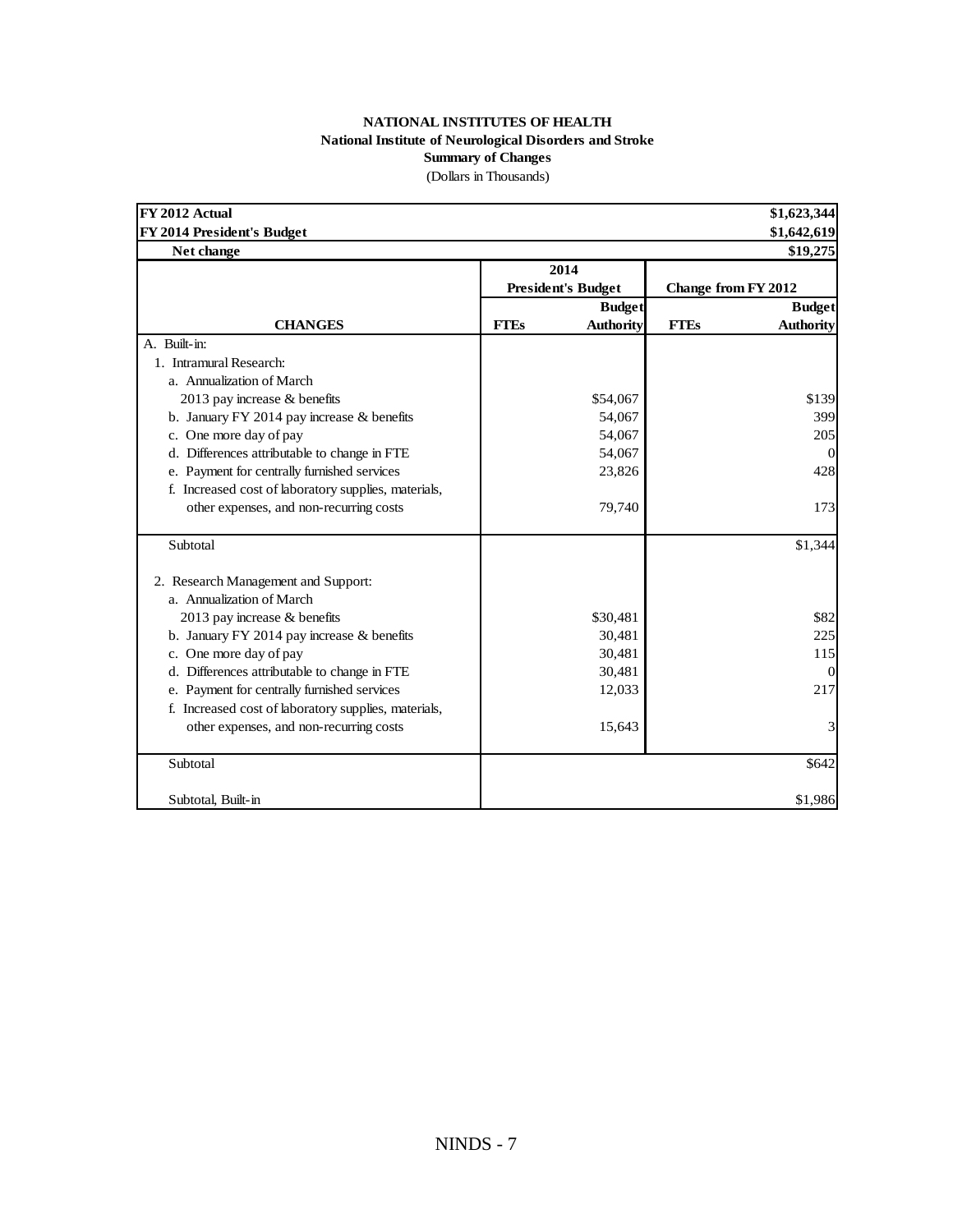#### **Summary of Changes--continued**

|                                       |             | 2014                      |              |                            |
|---------------------------------------|-------------|---------------------------|--------------|----------------------------|
|                                       |             | <b>President's Budget</b> |              | <b>Change from FY 2012</b> |
| <b>CHANGES</b>                        | No.         | <b>Amount</b>             | No.          | Amount                     |
| B. Program:                           |             |                           |              |                            |
| 1. Research Project Grants:           |             |                           |              |                            |
| a. Noncompeting                       | 2,005       | \$786,939                 | 64           | $-$ \$39,132               |
| b. Competing                          | 837         | 316,346                   | 138          | 52,315                     |
| c. SBIR/STTR                          | 101         | 46,996                    | 11           | 5,273                      |
| Total                                 | 2,943       | \$1,150,281               | 213          | \$18,456                   |
| 2. Research Centers                   | 81          | \$89,823                  | $\mathbf 0$  | $-$113$                    |
| 3. Other Research                     | 394         | 69,490                    | $\mathbf{0}$ | $-1$                       |
| 4. Research Training                  | 742         | 32,474                    | $\mathbf{0}$ | 934                        |
| 5. Research and development contracts | 107         | 84,761                    | $\mathbf{0}$ | $\Omega$                   |
| Subtotal, Extramural                  |             | \$1,426,829               |              | \$19,276                   |
|                                       | <b>FTEs</b> |                           | <b>FTEs</b>  |                            |
| 6. Intramural Research                | 343         | \$157,633                 | $\Omega$     | $-$1,344$                  |
| 7. Research Management and Support    | 203         | 58,157                    | 34           | $-642$                     |
| 8. Construction                       |             | 0                         |              | $\mathbf{0}$               |
| 9. Buildings and Facilities           |             | 0                         |              | $\overline{0}$             |
| Subtotal, program                     | 546         | \$1,642,619               | 34           | \$17,290                   |
| Total changes                         |             |                           |              | \$19,275                   |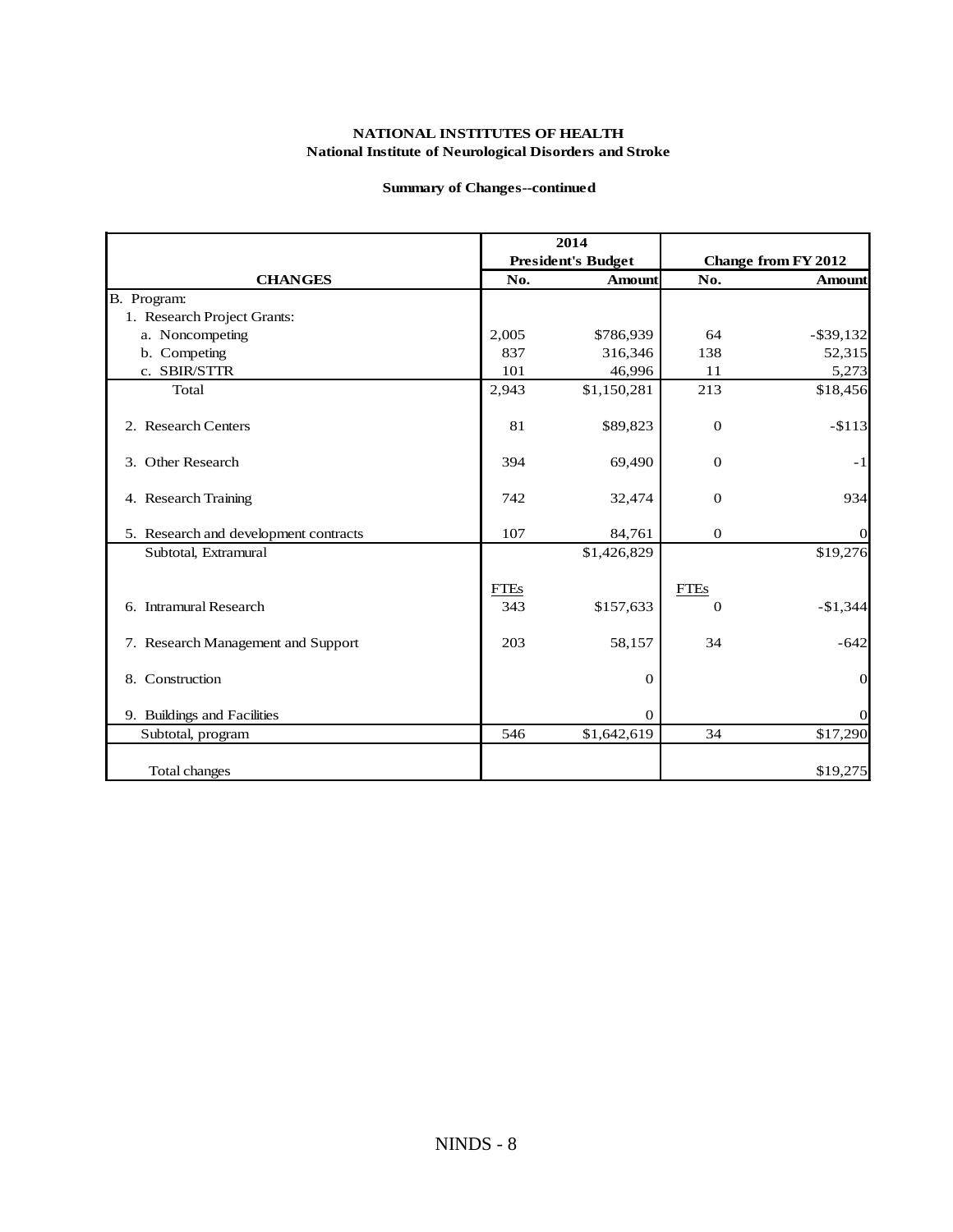## History of Budget Authority and FTEs



Distribution by Mechanism:



### Change by Selected Mechanism:

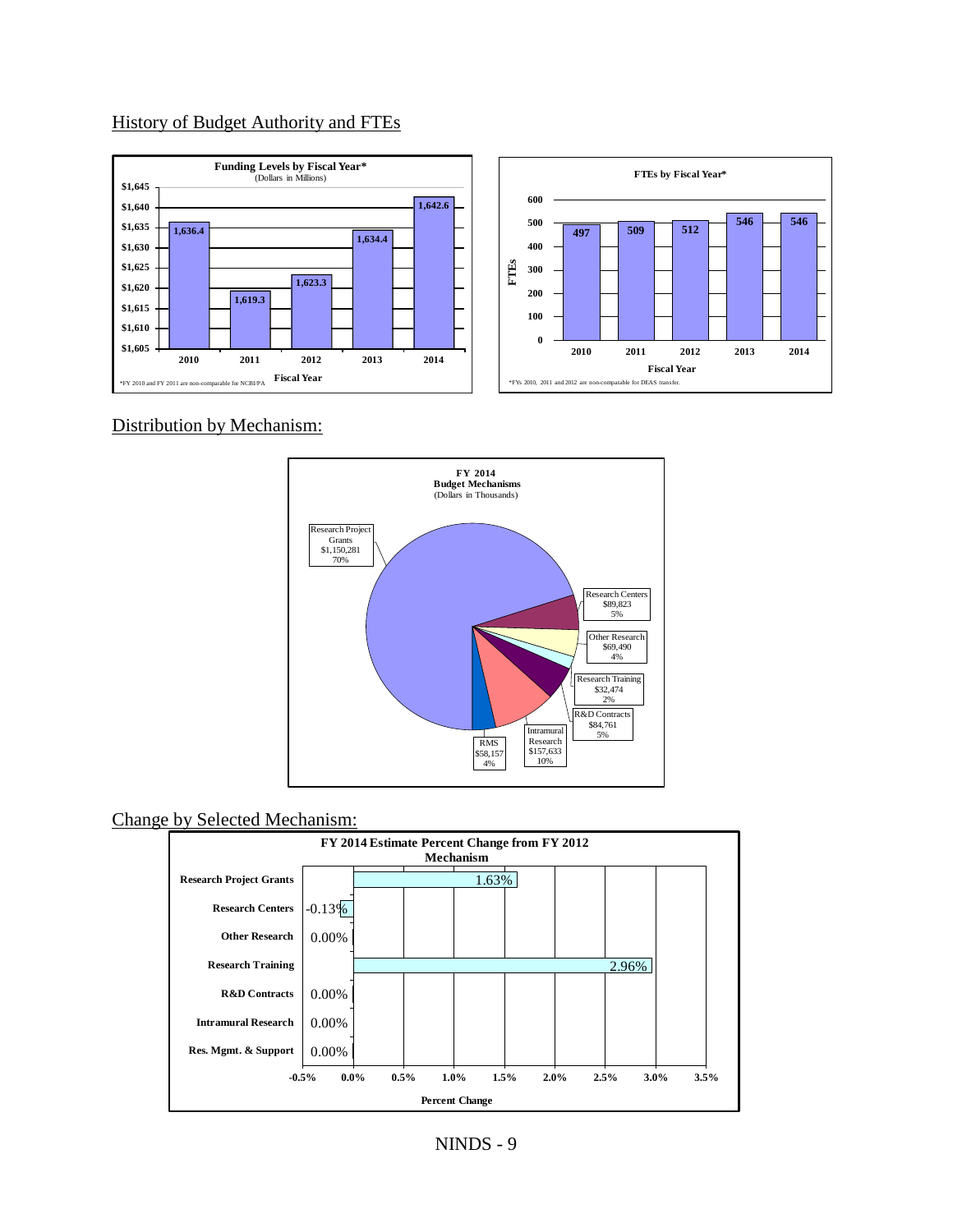## **Budget Authority by Activity 1,2**

(Dollars in Thousands)

|                                                                                                                                                                                                                          |             | FY 2012<br>Actual |             | FY 2013<br>CR |             | FY 2014<br>${\bf P}{\bf B}$ | Change vs.       | FY 2012       |
|--------------------------------------------------------------------------------------------------------------------------------------------------------------------------------------------------------------------------|-------------|-------------------|-------------|---------------|-------------|-----------------------------|------------------|---------------|
| <b>Extramural Research</b>                                                                                                                                                                                               | <b>FTEs</b> | <b>Amount</b>     | <b>FTEs</b> | <b>Amount</b> | <b>FTEs</b> | <b>Amount</b>               | <b>FTEs</b>      | <b>Amount</b> |
| Detail:<br>Channels, Synapses, and Circuits                                                                                                                                                                              |             | 133,313           |             | 134,360       |             | 135,139                     |                  | 1,826         |
| Infrastructure, Training Programs, and Resources                                                                                                                                                                         |             | 204,191           |             | 205,794       |             | 206,987                     |                  | 2,796         |
| Neural Environment                                                                                                                                                                                                       |             | 218,711           |             | 220,428       |             | 221,706                     |                  | 2,995         |
| Neurodegeneration                                                                                                                                                                                                        |             | 206,667           |             | 208,290       |             | 209,497                     |                  | 2,830         |
| Neurogenetics                                                                                                                                                                                                            |             | 201,649           |             | 203,232       |             | 204,411                     |                  | 2,762         |
| Repair and Plasticity                                                                                                                                                                                                    |             | 124,326           |             | 125,302       |             | 126,029                     |                  | 1,703         |
| Systems & Cognitive Neuroscience                                                                                                                                                                                         |             | 234,314           |             | 236,153       |             | 237,522                     |                  | 3,208         |
| <b>Translational Research</b>                                                                                                                                                                                            |             | 84,383            |             | 85,045        |             | 85,538                      |                  | 1,155         |
| Subtotal, Extramural                                                                                                                                                                                                     |             | \$1,407,554       |             | \$1,418,604   |             | \$1,426,829                 |                  | \$19,275      |
| <b>Intramural Research</b>                                                                                                                                                                                               | 343         | \$157,633         | 343         | \$157,633     | 343         | \$157,633                   | $\boldsymbol{0}$ | $($ \$0 $)$   |
| <b>Research Management &amp; Support</b>                                                                                                                                                                                 | 169         | \$58,157          | 203         | \$58,157      | 203         | \$58,157                    | 34               | (50)          |
| <b>TOTAL</b>                                                                                                                                                                                                             | 512         | \$1,623,344       | 546         | \$1,634,394   | 546         | \$1,642,619                 | 34               | \$19,275      |
| $\mathbf{1}$<br>Includes FTEs whose payroll obligations are supported by the NIH Common Fund.<br><sup>2</sup> Includes Transfers and Comparable Adjustments as detailed in the "Amounts Available for Obligation" table. |             |                   |             |               |             |                             |                  |               |
|                                                                                                                                                                                                                          |             |                   |             |               |             |                             |                  |               |
|                                                                                                                                                                                                                          |             |                   |             |               |             |                             |                  |               |
|                                                                                                                                                                                                                          |             | $NINDS - 10$      |             |               |             |                             |                  |               |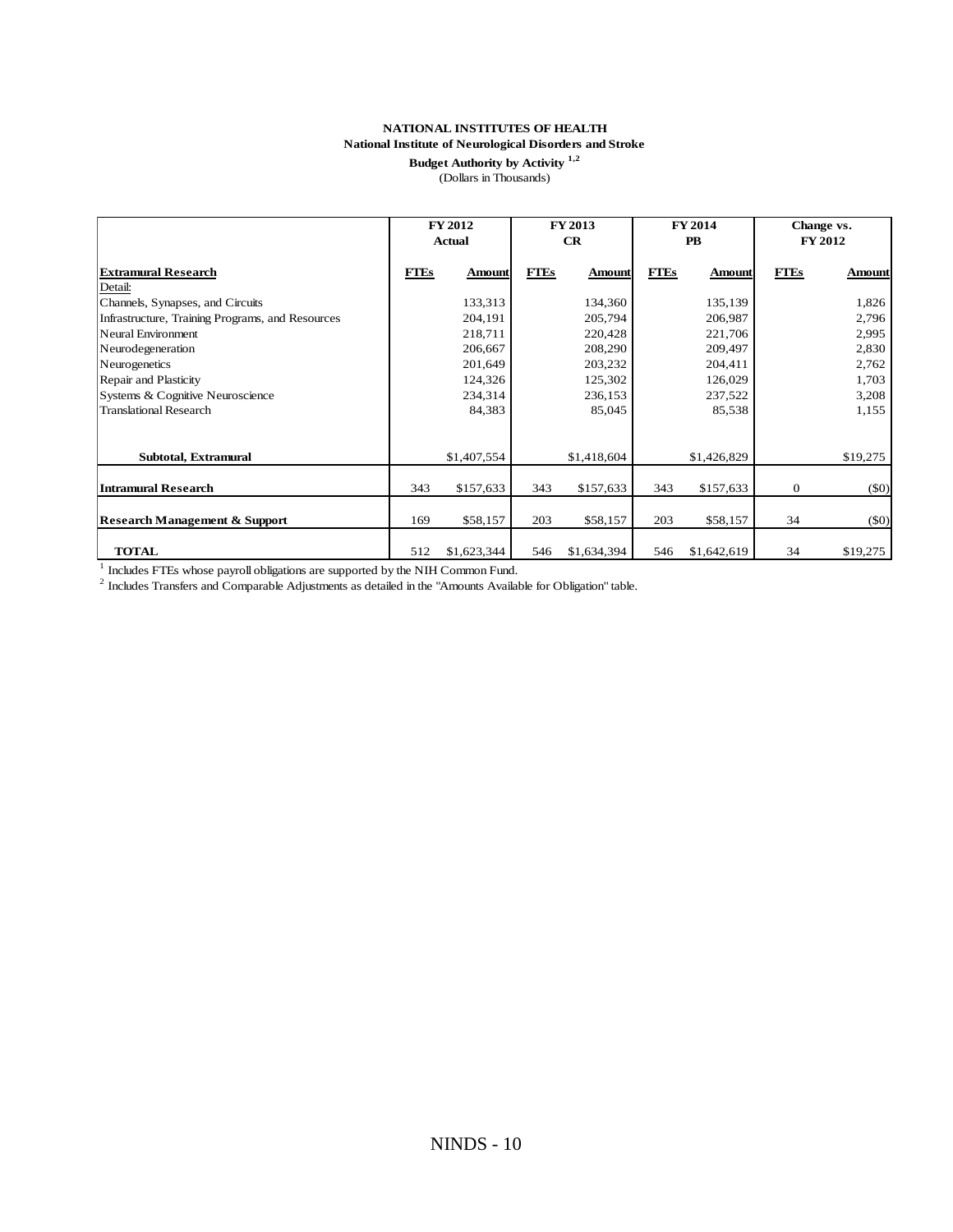|                                                            | <b>Other Citation</b><br>PHS Act | U.S. Code<br>Citation | 2013 Amount<br>Authorized | FY 2013<br>೮    | 2014 Amount<br>Authorized | FY 2014<br>PB   |
|------------------------------------------------------------|----------------------------------|-----------------------|---------------------------|-----------------|---------------------------|-----------------|
| Research and Investigation                                 | Section 301                      | 42§241                | Indefinite                |                 | Indefinite                |                 |
| National Institute of Neurological<br>Disorders and Stroke | Section 401(a)                   | 42§281                | Indefinite                | \$1,634,394,000 | Indefinite                | \$1,642,619,000 |
|                                                            |                                  |                       |                           |                 |                           |                 |
| Total, Budget Authority                                    |                                  |                       |                           | \$1,634,394,000 |                           | \$1,642,619,000 |

National Institute of Neurological Disorders and Stroke NATIONAL INSTITUTES OF HEALTH

Authorizing Legislation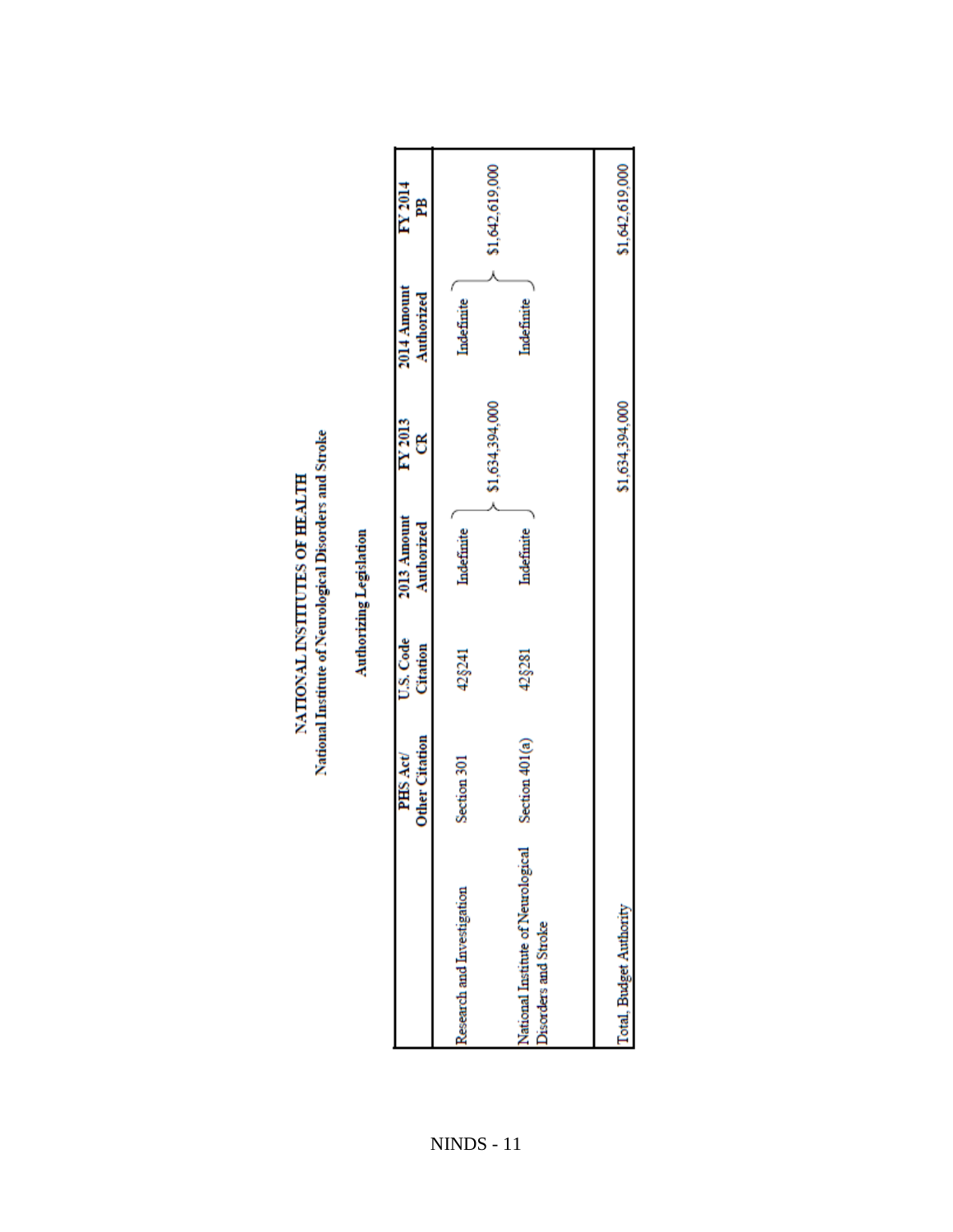### **Appropriations History**

| Fiscal       | <b>Budget Estimate to</b> |                 |                  |                  |
|--------------|---------------------------|-----------------|------------------|------------------|
| Year         | Congress                  | House Allowance | Senate Allowance | Appropriation    |
| 2005         | \$1,545,623,000           | \$1,545,623,000 | \$1,569,100,000  | \$1,539,448,000  |
| Rescission   |                           |                 |                  | (\$12,675,000)   |
| 2006         | \$1,550,260,000           | \$1,550,260,000 | \$1,591,924,000  | \$1,550,260,000  |
| Rescission   |                           |                 |                  | (\$1,503,000)    |
| 2007         | \$1,524,750,000           | \$1,524,750,000 | \$1,537,703,000  | \$1,534,757,000  |
| Rescission   |                           |                 |                  |                  |
| 2008         | \$1,537,019,000           | \$1,559,106,000 | \$1,573,268,000  | \$1,571,353,000  |
| Rescission   |                           |                 |                  | $(\$27,452,000)$ |
| 2009         | \$1,545,397,000           | \$1,598,521,000 | \$1,588,405,000  | \$1,593,344,000  |
| Rescission   |                           |                 |                  |                  |
| Supplemental |                           |                 |                  | \$8,212,000      |
| 2010         | \$1,612,745,000           | \$1,650,253,000 | \$1,620,494,000  | \$1,636,371,000  |
| Rescission   |                           |                 |                  |                  |
| 2011         | \$1,681,333,000           |                 | \$1,678,696,000  | \$1,636,371,000  |
| Rescission   |                           |                 |                  | (\$14,368,312)   |
| 2012         | \$1,664,253,000           | \$1,664,253,000 | \$1,603,741,000  | \$1,629,445,000  |
| Rescission   |                           |                 |                  | $(\$3,079,651)$  |
| 2013         | \$1,624,707,000           |                 | \$1,629,631,000  |                  |
| Rescission   |                           |                 |                  |                  |
| 2014         | \$1,642,619,000           |                 |                  |                  |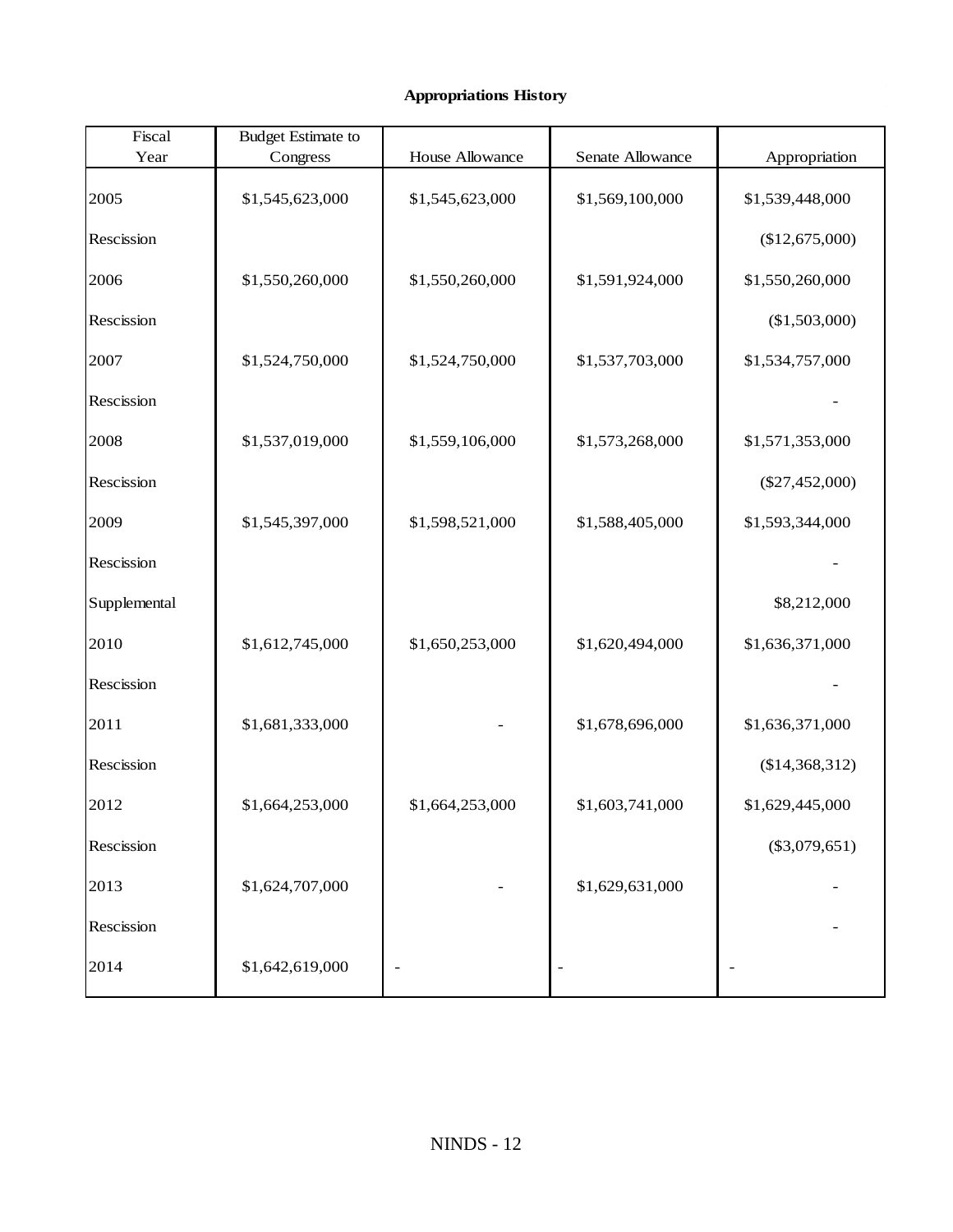## **Justification of Budget Request**

## *National Institute of Neurological Disorders and Stroke*

Authorizing Legislation: Section 301 and title IV of the Public Health Service Act, as amended. Budget Authority (BA):

|            |                 |                 | FY 2014         |                  |
|------------|-----------------|-----------------|-----------------|------------------|
|            | FY 2012         | FY 2013         | President's     | $FY$ 2014 +/-    |
|            | Actual          | CR              | <b>Budget</b>   | FY 2012          |
|            |                 |                 |                 |                  |
| BA         | \$1,623,344,000 | \$1,634,394,000 | \$1,642,619,000 | $+$ \$19,275,000 |
| <b>FTE</b> | 512             | 546             | 546             | $+34$            |

Program funds are allocated as follows: Competitive Grants/Cooperative Agreements; Contracts; Direct Federal/Intramural and Other.

## **Director's Overview**

The mission of the National Institute of Neurological Disease and Stroke (NINDS) is to reduce the burden of neurological disorders through research. Hundreds of disorders affect the brain and spinal cord, inflicting an enormous toll of suffering, disability, and death. Better prevention and care for these diseases have improved life for many, but too often the best medical options only partly suppress symptoms without halting the underlying disease, and they cannot repair damage to the brain. The variety of diseases, together with the complexity and inaccessibility of the brain, challenge the current limits of medicine. However, progress on many frontiers of science, engineering, and medicine is advancing the fight against neurological disorders through the combined efforts of NIH and the private sector.

Academia and industry agree that basic research on the brain in health and disease is the foundation for progress. The potential for payoff from basic research is too far removed and unpredictable to attract substantial private investment. NIH investigator-initiated programs that engage the wisdom and ingenuity of the scientific marketplace of ideas are especially suited to basic science. A wealth of new technologies is driving neuroscience— mapping the intricacies of brain structure; activating brain circuits with light pulses; monitoring activity in thinking human brains; and sequencing whole genomes sequencing, among many others capabilities. The following illustrate recent benefits and future promise of NIH-supported basic research:

- Twenty years ago there were no effective drugs for multiple sclerosis. Basic research on the immune system and the brain has led to eight drugs that are now available, with the first oral drugs approved this year and several more drugs in advanced clinical testing.
- Knowledge of brain circuits is the foundation for deep brain stimulation (DBS) therapy. Clinical trials this year confirmed the long-term benefit of DBS for Parkinson's disease and revealed the promise for epilepsy and other diseases. The NIH Blueprint Connectome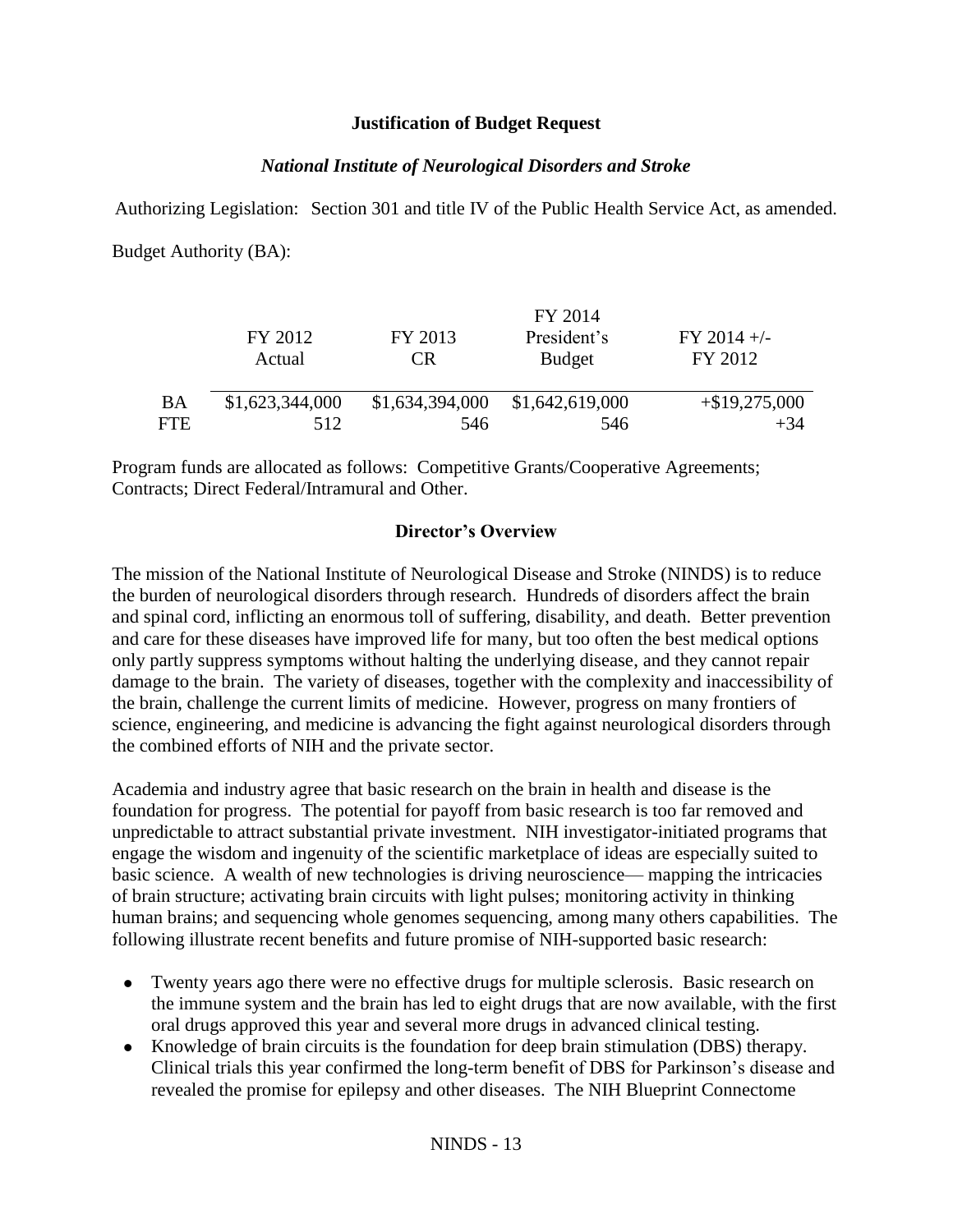Project and the new Brain Research through Application of Innovative Neurotechnologies Project develop and apply cutting-edge technologies to revolutionize anatomical and functional understanding of brain circuitry.

- This year's Nobel Prize to a long-term NINDS grantee recognized the impact of basic research on a class of receptors, G-protein coupled receptors, through which about half of all drugs work. These receptors sense neurotransmitters, and other chemical signals.
- Basic researchers have isolated stem cells and learned to control their fate. Stem cell therapy clinical trials have begun in diseases as diverse as spinal cord injury, amyotrophic lateral sclerosis, and Pelizaeus-Merzbacher disease, with NIH and private support.
- Researchers sequenced the entire genome of twins with a rare form of dystonia and quickly discovered that a known drug would dramatically improve their lives. Though the impact is rarely so rapid, gene discoveries have provided diagnostics and a rational way forward to develop therapies for many other previously baffling gene disorders.

For decades, NINDS research has translated scientific discoveries into better treatments. Paradoxically, despite increasing opportunities from basic science, pharmaceutical companies are reducing investment in drug development for neurological disorders because of the challenges brain diseases present. The following illustrate the Institute's array of programs to take advantage of the increased opportunities and address opportunities for translational research:

- In its first decade, projects from the milestone-driven Cooperative Program in Translational Research have filed eight Investigative New Drug applications with the FDA; three are now in NINDS clinical trials and others are moving forward in the private sector.
- The goal of the NINDS-led NIH Blueprint Neurotherapeutics Network Grand Challenge is to develop novel drugs that will transform treatment of nervous system disorders, from common diseases like Alzheimer's to rare disorders such as familial dysautonomia.
- The Neural Interfaces Program pioneered devices that restore functions of the nervous system lost from disease or injury. This year, neural interface technology enabled paralyzed patients to control a robotic arm with signals detected directly from their brains.
- The Network for Excellence in Neuroscience Clinical Trials (NeuroNEXT) is speeding early phase clinical testing of novel therapies. The network's first projects are clinical studies of spinal muscular atrophy biomarkers and a clinical trial on secondary progressive multiple sclerosis, with plans for clinical trials of two therapies emerging from the NCATS Therapeutics for Rare and Neglected Disease Program.
- The Parkinson's Disease Biomarkers Program will expedite therapy development by developing measures of disease progression and response to treatment.
- Induced Pluripotent Stem Cell Consortia (iPSC) are developing patient-derived stem cells for amyotrophic lateral sclerosis, Parkinson's, and Huntington's disease. This year the Consortium demonstrated the value of iPSCs for rapid Parkinson's disease drug screening.
- The Anticonvulsant Screening Program, which has contributed to eight drugs on the market for epilepsy, will now focus on drugs to prevent epilepsy and for treatment resistant epilepsy, which are also priorities for the Epilepsy Centers without Walls program for 2014.
- An initiative on the blood brain barrier, which protects the brain but is an obstacle for many potential drugs, will catalyze public and private therapy development for many diseases.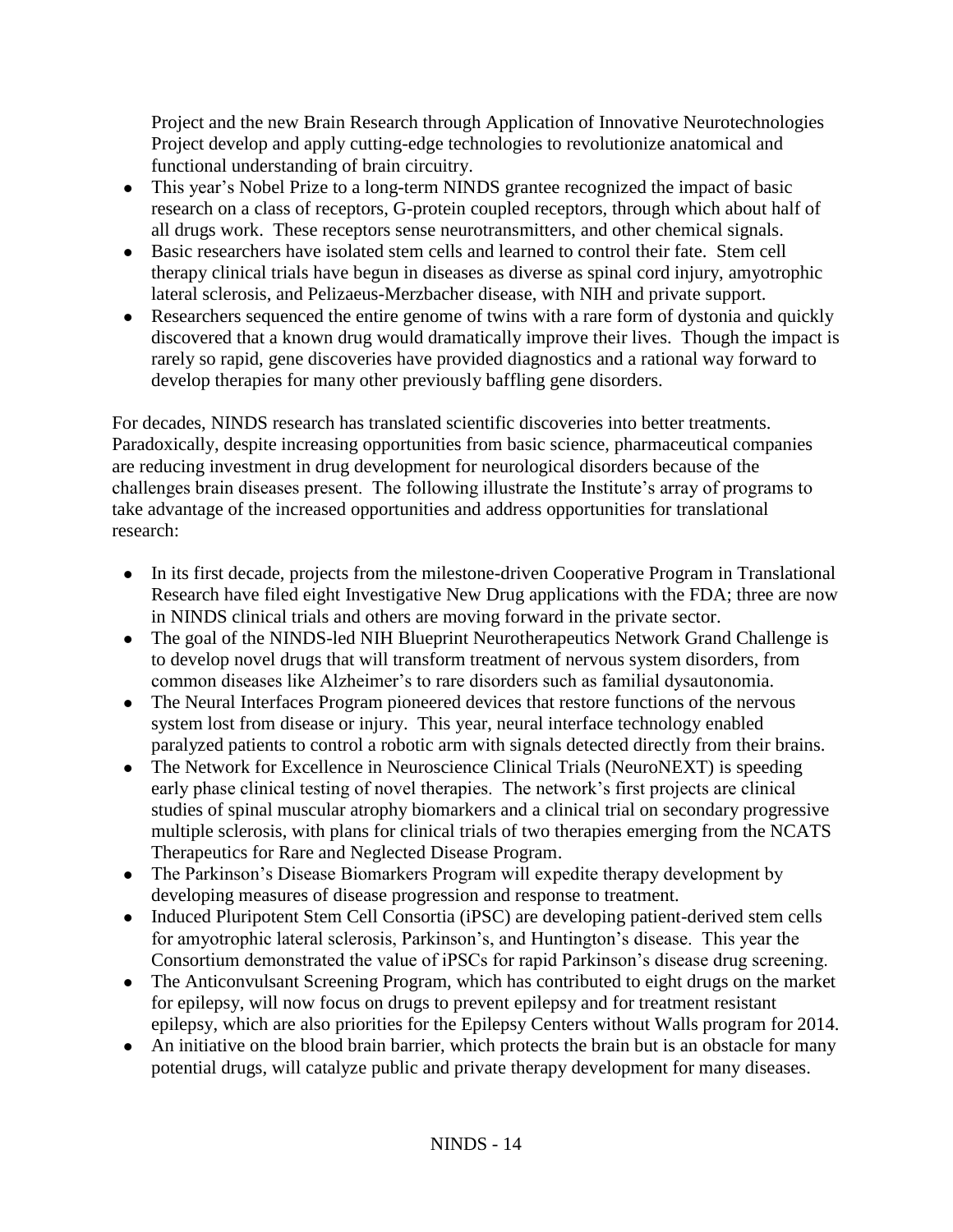- New initiatives on stroke prevention and treatment build on past success and reflect an extensive planning process, which engaged the public and experts from several disciplines.
- The Neurological Emergency Treatment Trials network completed its first multi-site clinical trial, demonstrating the effectiveness of a treatment for continuous seizures and the efficiency of this network. Trials are underway for stroke and traumatic brain injury.
- In 2014, a large observational study will address major obstacles that have confounded development of treatment for traumatic brain injury (TBI).

A vigorous and innovative scientific workforce is essential to continued progress against neurological disorders. This priority is evident throughout NINDS programs and policies, through specific programs, such as the Neuroscience Scholars Program, and through participation in trans-NIH programs, such as the Pathway to Independence Awards. To recruit and sustain a talented and diverse workforce, students and new investigators must see that intelligence and creativity, honed through years of intensive training and apprentice research, will yield a fair chance for obtaining independent research support. Toward this end, NINDS' highest program priority is the funding success rate for investigator-initiated research, with particular attention to new investigators. In the past year, NINDS grantees received a Nobel Prize for basic science, a MacArthur Award for innovative clinical work, and several top ratings in the highly competitive NIH Transformative R01 program. These awards reflect the excitement and innovation of neuroscience, which bodes well for the future.

Overall Budget Policy: The FY 2014 President's Budget request is \$1,642.619 million, an increase of \$19.275 million or 1.3 percent, above the FY 2012 Actual level. NINDS emphasizes investigator-initiated research throughout its programs, but also targets solicitations to address unmet, mission-critical scientific opportunities and public health needs. In recent years, the Institute raised funding success rates for investigator initiated research, with special attention to new investigators, and launched several new targeted programs. To accomplish this, NINDS rigorously evaluates programs, in consultation with the National Advisory Neurological Disorders and Stroke Advisory Council and outside experts, and closes programs that no longer warrant investment, because goals have been met, science has advanced, or programs have not proven effective. Clinical trials are inherently expensive, but scheduled interim analyses of progress have allowed the Institute to terminate large clinical trials early if the clinical question has been answered, saving millions of dollars. Similarly, NINDS monitors milestones in preclinical therapy development projects, shifting funds to the best current opportunities. NINDS evaluates the mission relevance of all requests to submit applications for large investigator-initiated projects and sunsets multi-investigator program project grants after one renewal period. Across all programs, NINDS has enhanced attention to rigor and reproducibility of research, especially for studies that justify major investments in preclinical therapy development or clinical trials. In 2012 NINDS convened NIH staff, scientists, patient advocates, journal editors, and other stakeholders to discuss this issue, and the Institute is implementing recommendations, which were published in a highly respected scientific journal.<sup>1</sup> Funds are included in R&D contract to support trans-NIH initiatives, such as the Basic Behavioral and Social Sciences Opportunity Network (OppNet).

 $\overline{a}$ *<sup>1</sup> Nature 490:187-91, 2012*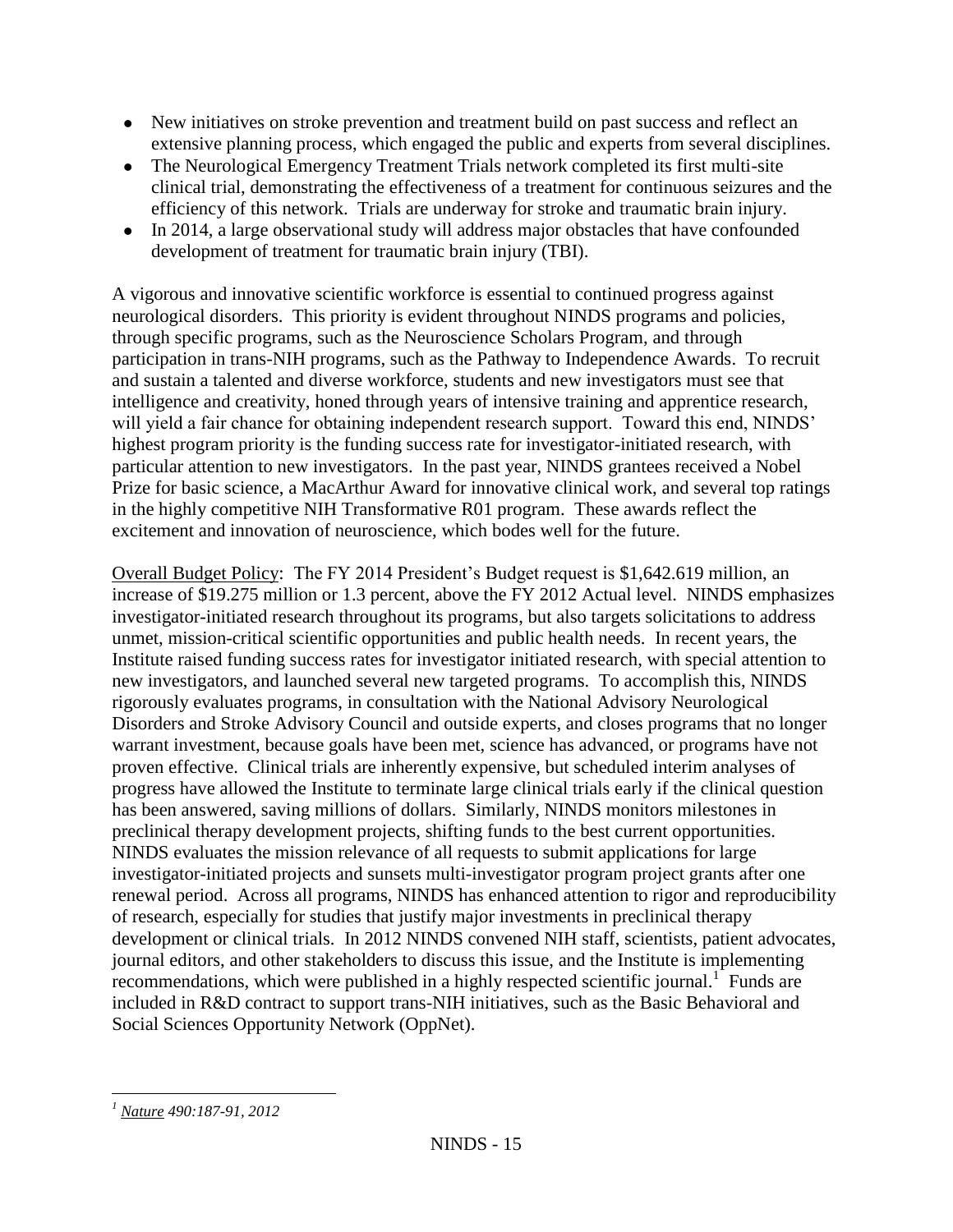## **Program Descriptions and Accomplishments**

**Channels, Synapses, and Neural Circuits:** Ion channels, synapses, and circuits of interacting nerve cells are fundamental components of the nervous system. Ion channels control electrical currents in cells. Synapses are the connections by which nerve cells influence the activity of other nerve cells. Circuits formed by networks of interconnected nerve cells carry out the higher functions of the brain. NINDS supports research on how channels, synapses, and circuits operate in the healthy nervous system in the adult and developing brain and on neurological disorders in which these elements play a major role. The program encompasses basic, translational, and clinical research. Topics of basic research include neural circuit analysis, synaptic transmission, synaptic plasticity, and structural analysis of neuronal membrane proteins. Epilepsy, a disease in which channels, synapses, and brain circuits are perturbed, is a common disorder, affecting nearly one percent of the U.S. population<sup>2</sup>. The Institute continues its longstanding and comprehensive research program, from basic laboratory studies through multi-site clinical trials, that has contributed to many advances in epilepsy treatment. Since 2001, the Epilepsy Benchmarks process has brought NINDS, the research community, and non-governmental organizations together to establish milestones and monitor progress toward the goal of "no seizures, no side effects." In accord with those goals, NINDS emphasizes research on identifying the causes of epilepsy, preventing the epilepsies and their progression, developing new strategies for treatment resistant epilepsy, and addressing co-morbidities of epilepsy, including Sudden Unexplained Death in Epilepsy (SUDEP).

Budget Policy: The FY 2014 President's Budget estimate is \$135.139 million, an increase of \$1.826 million above the FY 2012 Actual level. In 2014, NINDS will continue to balance investigator-initiated research and research targeted to specific mission priorities, including projects funded through the Institute's translational research and clinical trials programs. In 2014, NINDS, working with NIMH and the broad neuroscience community, will launch the Brain Research through Application of Innovative Neurotechnologies Project, which builds on recent advances in science and technology to develop methods to understand in detail how large circuits of nerve cells carry out the higher functions of the brain, with implications for a wide range of diseases. In April 2013, a major Curing Epilepsy Conference will continue the Epilepsy Benchmarks process, which for more than a decade has brought the NIH, the research community, and patient advocates together to establish research priorities and monitor progress. The Epilepsy Centers without Walls program is continuing. Each center brings together the best multidisciplinary team of investigators, regardless of geographic locations, to focus for multiple years on a specific Benchmarks priority that is not easily addressed through regular grant mechanisms. The Center on epilepsy genetics and genomics, for example, has through a team effort identified several new mutations in known epilepsy genes and also identified previously unrecognized genes that contribute to infantile spasms and Lennox-Gastaut syndrome. Other centers and planning grants to develop centers are addressing SUDEP (Sudden Unexplained Death in Epilepsy) and disease modification and prevention of epilepsy. NINDS and NHLBI are also collaborating to expand the CDC's Sudden Unexpected Infant Death (SUID) Case Registry to include SUDEP and Sudden Cardiac Death in individuals up to age 24 in 15 states.

 $\overline{\phantom{a}}$ 

<sup>2</sup> Neurology 68:326-37, 2007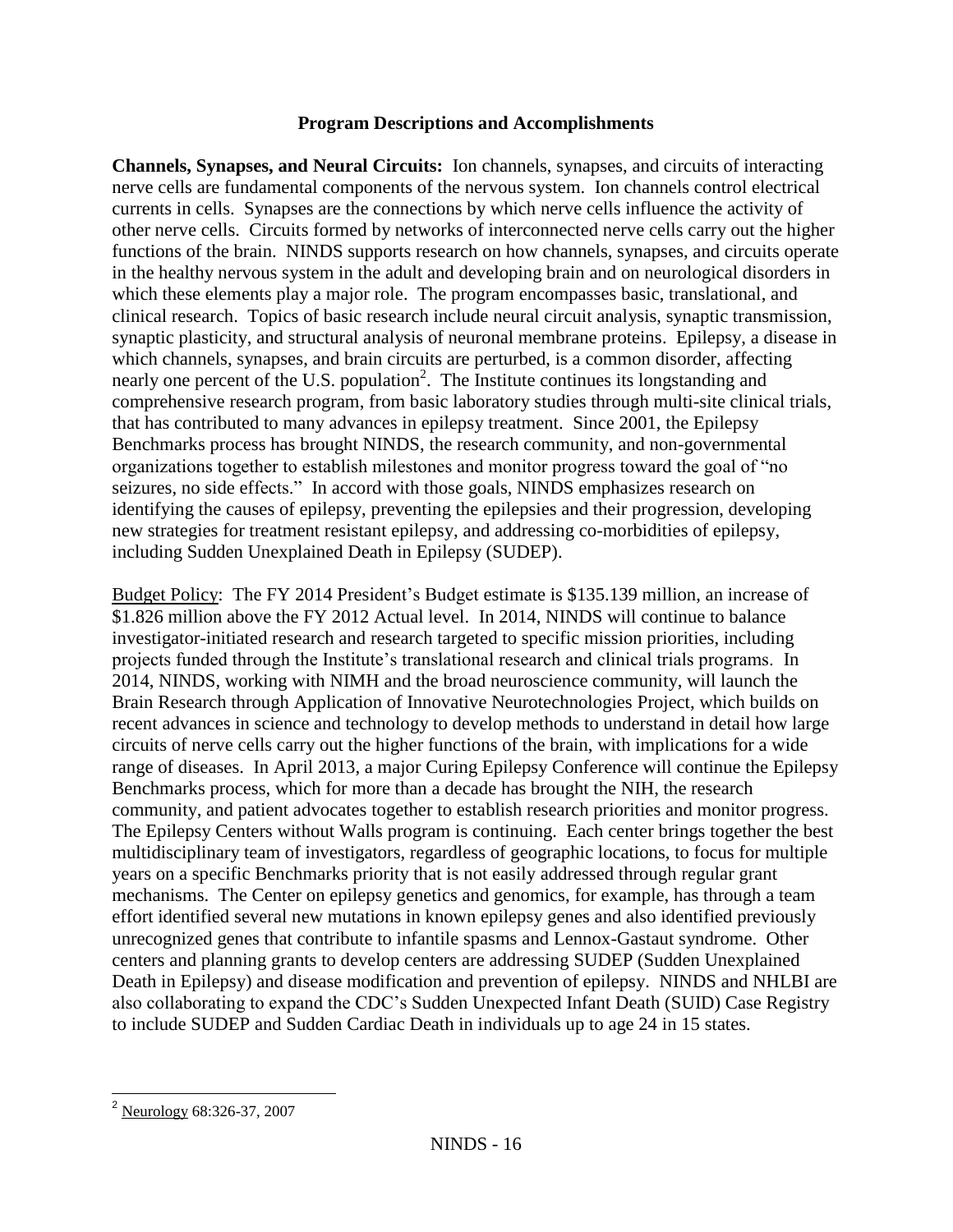**Program Portrait:** Brain Research through Application of Innovative Neurotechnologies (NIH BRAIN)

**FY 2012 Level:** \$0.0 million **FY 2014 Level:** \$7.5 million **Change:**  $+ $7.5$  milion

People perceive, think, and act through networks of brain cells that influence one another's activity in precise ways, like electronic circuits but much more complex. Knowledge of how brain circuits work has immense potential for understanding and alleviating disease. For example, deep brain stimulation therapy can compensate for malfunctioning brain circuits in Parkinson's disease, dystonia, and other disorders. However, the inadequacy of methods to monitor complete, functioning circuits of brain cells limits research to understand brain circuits. Existing methods either detect activity of too few cells at a time, are too slow to follow the millisecond speed changes in brain activity, or assess the summed activity of entire regions of the brain containing millions of cells.

Through the BRAIN, NINDS, in partnership with the National Institute of Mental Health (NIMH), the Defense Advanced Research Projects Agency (DARPA), and the Office of Science and Technology Policy, will increase dramatically our capacity to monitor the activity of nerve cells and understand brain circuits. The ambitious goal is to increase our capabilities to monitor cells by at least three orders of magnitude over the next five years, with the target of recording from a million cells at once. The ultimate goal is to compensate for malfunction in brain circuits when vision, hearing, movement, control, touch, or even memory is lost. Although the technical challenges are formidable, a convergence of developments in neuroscience with advances in nanotechnology, physics, optics, biochemistry, computer science, genetic engineering, and several other disciplines, now makes the Project feasible. In addition to mapping the "neural code" by which brain circuits operate, the Project will stimulate development on several technological frontiers, which is likely to yield unanticipated benefits, just as did the Human Genome Project and NASA's Apollo Project. Not the least of the challenges is developing computational tools to make sense of the simultaneous, high time resolution monitoring of a million nerve cells, which will have payoffs for other massive data applications from health data to genomics.

**Infrastructure, training programs, and resources:** To enhance the effectiveness of all NINDS extramural programs, the Institute supports common infrastructure and programs related to clinical research and clinical trials, training and career development, workforce diversity, and health disparities. The Office of Clinical Research (OCR) is the focal point for large clinical trials and epidemiological studies at NINDS, working closely with disease-focused programs in the Institute. OCR programs that support clinical trials have significantly increased the efficiency and effectiveness of these inherently expensive activities by monitoring progress with milestones that allow early termination when appropriate and by developing multi-site clinical networks that provide common resources and economies of scale. The Network for Excellence in Neuroscience Clinical Trials (NeuroNEXT), established in 2012, is a multi-site network for early phase clinical trials of novel therapies for neurological disorders and related studies. This network provides remarkable efficiencies such as a single Institutional Review Board and master agreements among clinical sites, substantially reducing the time and cost required to launch new trials. NeuroNEXT also protects the intellectual property of investigators, a key factor that will enable NINDS to partner with industry, foundations, or academia to test the most promising interventions. Another network, the multi-site Neurological Emergency Treatment Trials Network (NETT), brings together experts from neurology, neurosurgery, emergency medicine, and other medical disciplines to conduct clinical trials for stroke, traumatic brain injury, and other neurological emergencies. This year NETT completed, ahead of schedule and under budget, a clinical trial that demonstrated the effectiveness of an emergency treatment for status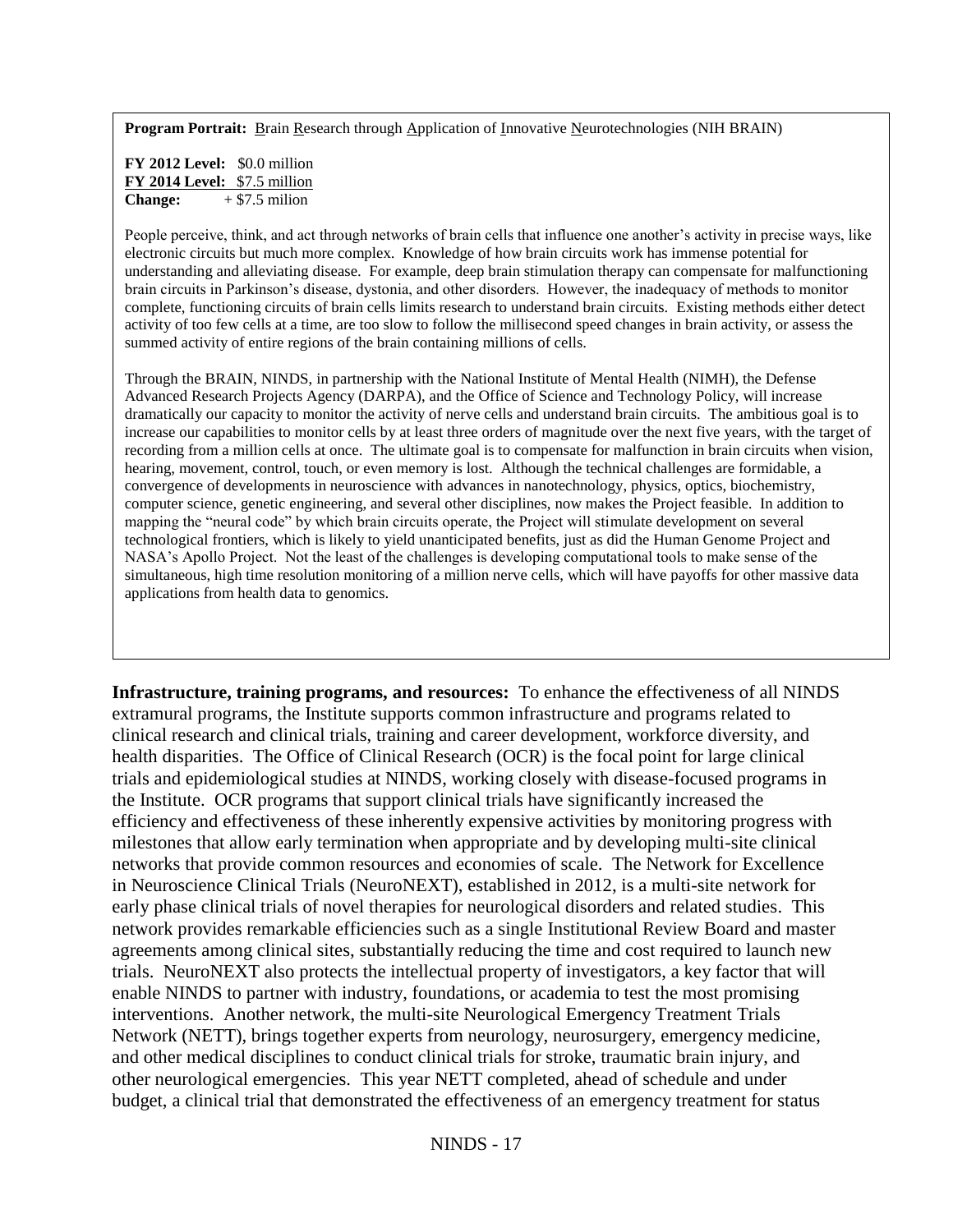epilepticus, potentially fatal continuous seizures. The OCR Common Data Elements program works with the research and patient advocacy communities to develop standards that enable comparison and sharing of clinical data across studies. The Common Data Elements for neuromuscular diseases, multiple sclerosis, Huntington's disease, traumatic brain injury, epilepsy, Friedreich's ataxia, frontotemporal dementia, Parkinson's disease, spinal cord injury, and stroke are now available. Following the advice of strategic planning panels on health disparities and on workforce diversity, the Institute has integrated health disparities research within OCR. Similarly, diversity activities are now integrated with all NINDS training programs through the renamed Office of Training, Career Development, and Workforce Diversity. NINDS also continues to support infrastructure programs through the Office of Special Programs in Diversity.

Budget Policy: The FY 2014 President's Budget estimate is \$206.987 million, an increase of \$2.796 million above the FY 2012 Actual level. In 2012, NINDS funded the data coordinating center, clinical coordinating center, and 25 clinical sites across the U.S. for the NeuroNEXT clinical network and began the first clinical study, on developing biomarkers to accelerate therapy development for spinal muscular atrophy (SMA). NINDS also issued solicitations targeted at academic investigators, foundations, small businesses, and industry for the first clinical trials to be conducted in the network, to begin in 2013, and these solicitations will be open for new submissions in 2014. This level will also support the continuation of the NETT program in 2014. The network completed its first major clinical trial ahead of schedule, demonstrating the effectiveness of a treatment for emergency seizures. Major clinical trials for TBI and stroke are underway. The CDE program is emphasizing implementation, which includes working with investigators to integrate CDEs into data platforms, communicating the value of these data standards, and training and support in their use, as well as quality improvement and updates in response to scientific progress. A full range of NINDS programs in training and career development, are also continuing, including individual and institutional grants at the graduate, post-doctoral, and career development levels, including programs targeted to special needs, such as promoting diversity and enabling neurosurgeons to accommodate research preparation into their demanding training requirements. In FY2013 the Office of Special Programs in Diversity is funding a continuation of the Specialized Neuroscience Research Program, incorporating recommendations from the NINDS Workforce Diversity Strategic Planning Advisory Panel.

**Neural Environment:** Non-nerve cells, called glial cells, outnumber nerve cells in the brain. These cells, together with specialized blood vessels and immune cells, maintain the local environment around nerve cells, fight infections, and control which molecules get into the brain from the circulating blood through the blood-brain barrier. NINDS supports basic, translational, and clinical research on the normal neural environment and on diseases in which its disruption plays a major role. Neurological disorders can result when non-neuronal cells are compromised, as in multiple sclerosis; when these cells themselves become aggressors, as in brain tumors; when viruses, bacteria, or parasites infect the nervous system, as in NeuroAIDS; or when the blood supply to brain cells is compromised, as in stroke. In recent years, there has been a sea change in understanding of glial cells. Once regarded as merely supporting cells, they are now recognized to be active in brain functions as diverse as the development of nerve cell connections, the transition from acute to chronic pain, and memory. Basic glial cell biology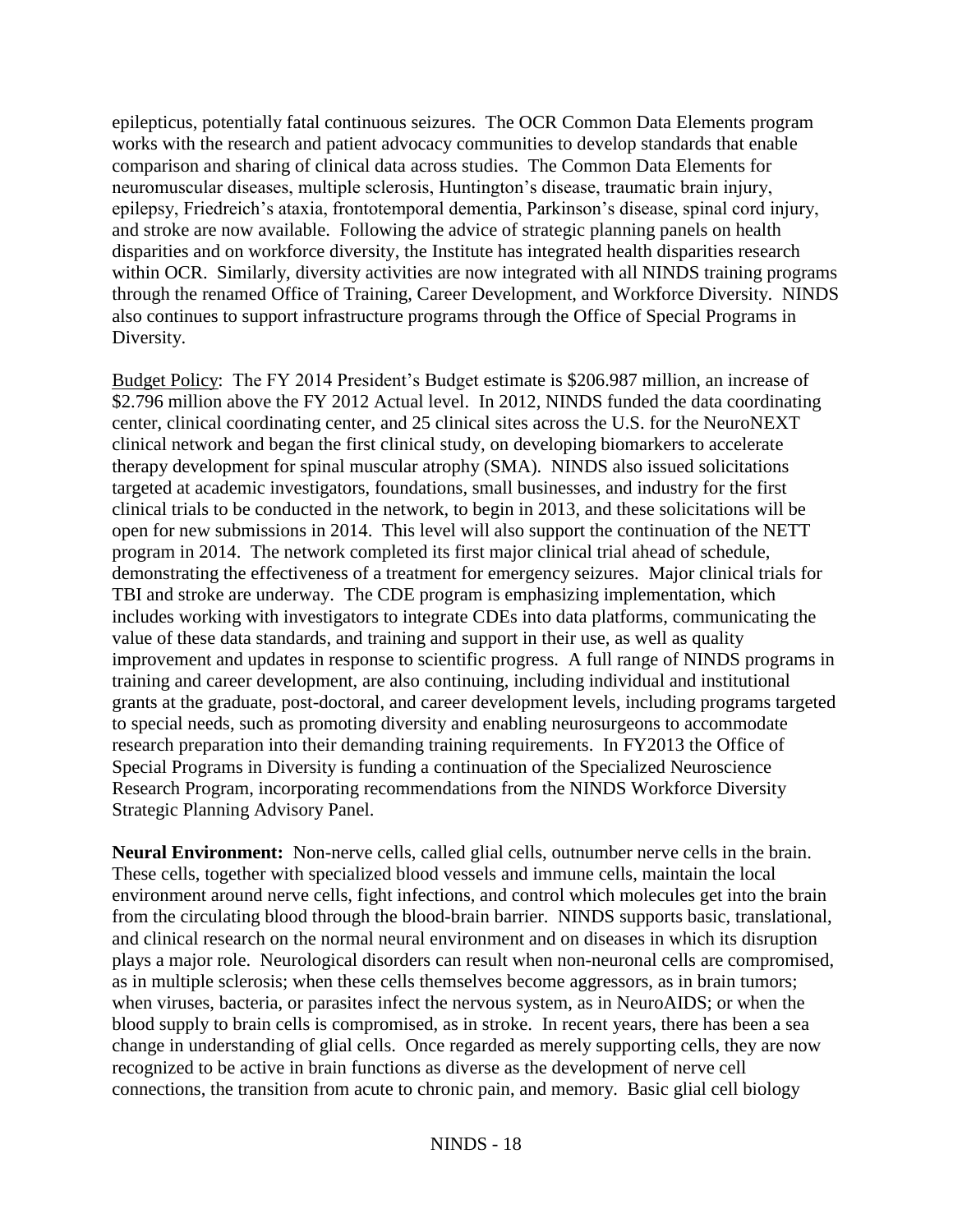continues to be a high priority. Stroke is the most common disorder in which the neural environment is a central issue. In 2012, the Institute completed an extensive and inclusive twophase planning process for stroke research. First, in 2011, the Stroke Progress Review Group (SPRG) conducted a final review of the stroke research landscape, ten years after the first SPRG established research priorities. In sixteen working group reports, posted in January 2012, more than 140 experts and public representatives evaluated progress and unmet challenges, highlighting priorities in each aspect of stroke research. Then, NINDS solicited proposals for actionable stroke priorities from SPRG members, the research community, professional societies, and the public. A working group reported to the NANDS Council in September 2012 after intensive assessment of which proposed initiates could most effectively advance stroke research and care over the next five years.

Budget Policy: The FY 2014 President's Budget estimate is \$221.706 million, an increase of \$2.995 million above the FY 2012 Actual level. NINDS will continue to balance research targeted to specific priorities and investigator-initiated research, including research through the Institute's translational research and clinical trials programs. For 2014, a series of NINDS initiatives will address priorities in stroke research, including both prevention and treatment. These priorities reflect an extensive and inclusive stroke planning process that reported to the NANDS Council in 2012. The Institute is continuing to collaborate with the National Cancer Institute (NCI) in support of Specialized Programs of Research Excellence (SPORE) center grants that support highly interactive translational research to improve prevention, early detection, diagnosis, and treatment of brain tumor or other nervous system tumors. The Institute supports research on HIV/AIDS related to the Institute's mission, with the current emphasis on the brain reservoir of the HIV virus, which persists despite the dramatically improved drug treatment for the disease. These efforts complement the increased emphasis on NeuroHIV in the NINDS Intramural Research Program.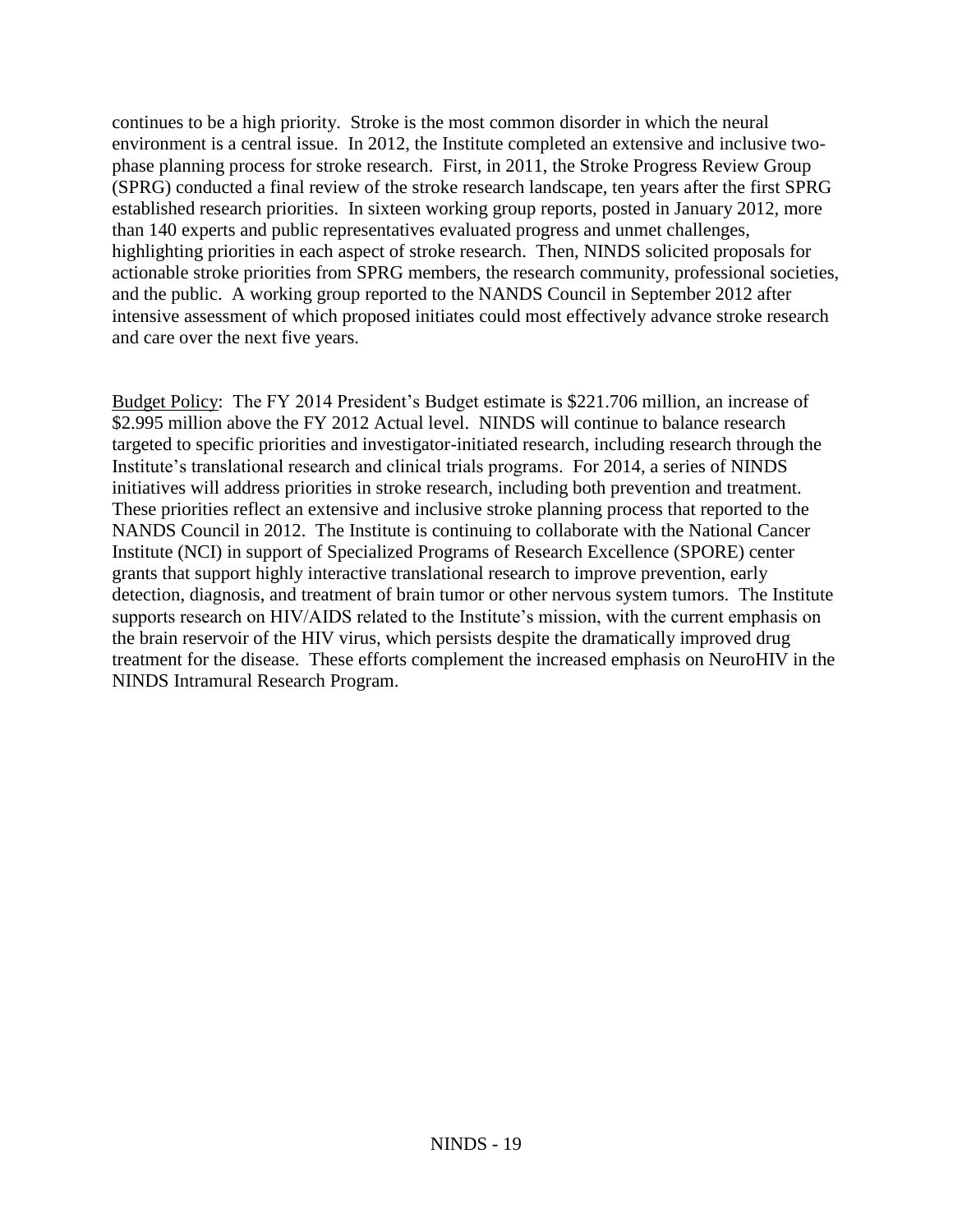#### **Program Portrait: Stroke Clinical Trials Network**

**FY 2012 Level:** \$ 0.0 million **FY 2014 Level:** \$13.0 million **Change:** +\$13.0 million

According to the American Heart Association, stroke research contributed to a reduction in age-adjusted stroke death rate of 34.8 percent from 1998 to 2008, and the actual number of stroke deaths declined by 19.4 percent<sup>1</sup>. However, further progress is essential to continue the reduction in stroke burden because of the aging population. To ensure progress, an intensive NINDS stroke planning process identified priorities in stroke prevention, treatment, and recovery research. Workgroups in each of these areas (Prevention, Treatment, and Recovery) highlighted the need for stroke clinical trials network infrastructure to accelerate progress. In 2014, NINDS will develop a clinical trials network large and flexible enough to plan and execute stroke research in prevention, treatment, and recovery.

Clinical trials are time consuming and expensive, often requiring 10 years or more to complete. In the traditional model, a consortium of clinical sites is created for each new multi-center trial. This leads to duplication of infrastructure resources and lost time because of common start-up activities that are repeated for each trial. A single, large, flexible network will enhance efficiency and effectiveness compared with this traditional model, and is also more effective and efficient than separate networks focused on prevention, treatment, and recovery. A flexible network could accommodate the best stroke proposals as the opportunities arise in any of the three areas, which would ensure the network is productively engaged. The functions of Clinical and Data Coordinating Centers are not specific to prevention, treatment or recovery projects. Stroke expertise in prevention, treatment and recovery tend to be concentrated in the same centers, and NINDS would reach out to other sites if needed to carry out specialized projects. The new network will build on lessons learned from the SPOTRIAS (Specialized Programs of Translational Research in Stroke) consortium evaluation, which was presented at the NANDS Council in September, 2012, and learn from the strengths of other NINDS-supported clinical trial programs. The network will, for example, emphasize multidisciplinary collaboration within and among sites, enhance efficiency through a central IRB (Institutional Review Board) and other centralized contract services through the Clinical Coordinating Center and Data Coordinating Center, include a training component at clinical sites, help develop and execute projects proposed from a range of sources, from both outside and inside the Network, and have the capability to perform trials with a private partner.

*1. Circulation 125:e12-230, 2012*

**Neurodegeneration:** The Neurodegeneration program focuses on adult onset neurodegenerative diseases, that is, diseases in which brain cells progressively die. Alzheimer's disease, amyotrophic lateral sclerosis (ALS), frontotemporal dementias (FTD), Huntington's disease, Parkinson's disease, and vascular cognitive impairment are among the neurodegenerative diseases that affect adults. These diseases present an increasing human and economic challenge to the U.S. as our population ages. Research includes studies of disease mechanisms that identify potential therapeutic targets; animal model development; preclinical research on drug, gene, cell, and device therapies; and, clinical trials that test the safety and efficacy of new therapies. A major theme of this program is the recognition that shared mechanisms contribute to multiple neurodegenerative diseases, and thus may allow shared therapeutic strategies. Common disease mechanisms include perturbations of cells' recycling machinery, protein misfolding and aggregation, transmission of toxic proteins between nerve cells, and mitochondrial dysfunction. NINDS IPSC (Induced Pluripotent Stem Cell) Consortia, which are developing induced pluripotent stem cells from patients with ALS, Huntington's, and Parkinson's disease, showed this year the value of IPSCs for drug screening, as well as studies of disease mechanism. Studies of genetic and environmental influences, and their interaction, continue to be important aspects of the Program, including, for example, recent discovery of gene defects that contribute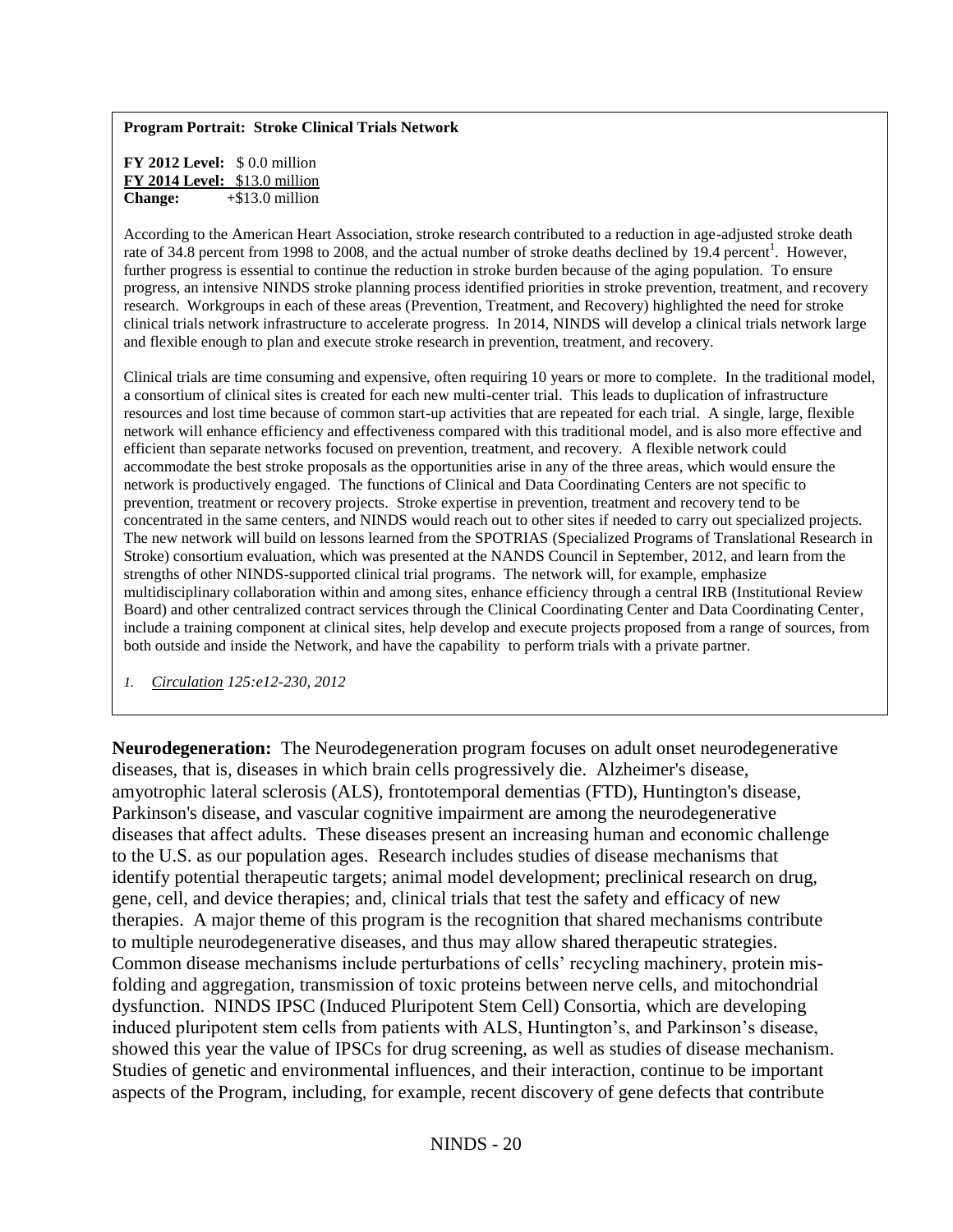to both ALS and FTD. In some cases, gene mutations directly cause Alzheimer's, Parkinson's, and ALS, but in others, gene mutations play a subtle role in determining susceptibility; gene discoveries from inherited neurodegenerative diseases provide essential clues about underlying mechanisms for both. In addition to supporting the discovery of genetic factors, NINDS has supported the development of technology that will improve the efficiency of screening for known genetic factors. The importance of vascular factors in dementia is also increasingly recognized, both because of the public health impact of this common disorder and because commonalities and overlap between vascular dementias and Alzheimer's disease have become apparent at every level of analysis, from molecular mechanisms to epidemiological risk factors.

Budget Policy: The FY 2014 President's Budget estimate is \$209.497, an increase of \$2.830 million above the FY 2012 Actual level. NINDS neurodegeneration research will continue to balance investigator-initiated research and solicited research, including projects funded through the Institute's translational research and clinical trials programs. The Morris K. Udall Parkinson's Disease Centers of Excellence program is continuing, including a strong emphasis on translational research. The ongoing Parkinson's Disease Biomarkers Program is developing and validating biomarkers, which are objectively measureable indicators of the disease process and drug actions that can accelerate the development of treatments. The Institute is also supporting development of biomarkers for pre-manifest Huntington's disease through ancillary investigations coordinated with the long term PREDICT-HD observational study. NINDS support for induced pluripotent stem cells (iPSCs) research and development for neurodegenerative diseases is making these powerful research and drug development tools widely available to the research community. In 2013, NINDS will lead a scientific conference on non-Alzheimer's dementias as part of the National Alzheimer's Project Act (NAPA) planning process that will guide further research in this area.

**Neurogenetics:** Gene defects cause hundreds of diseases that affect the nervous system. Neurogenetic disorders include the ataxias, Down syndrome, dystonias, fragile X syndrome, lysosomal storage diseases, muscular dystrophies, peripheral neuropathies, Rett syndrome, spinal muscular atrophy, Tourette syndrome, and tuberous sclerosis, among many others. The Neurogenetics program supports research to identify gene defects that cause neurological disorders, on the molecular mechanisms through which genes act, and on the development of genetic animal and cell models of human disease. The Program also promotes the preclinical development and clinical testing of treatments for neurogenetic disorders. The identification of more than 200 genes related to neurological disorders has led to diagnostics that have made a major difference for families. These diagnostic tools often enable physicians to identify a disease within days and thereby short-cut or even eliminate the diagnostic odyssey of years of consultation with experts that many families confronted in the past. Gene findings also lead to animal models and rational strategies that revolutionize the search for therapies. In the last few years, several interventions have shown considerable promise in NINDS-supported laboratory studies and are moving into early clinical testing through NIH and private sector clinical trials for muscular dystrophies, Batten disease, fragile X syndrome, and inherited demyelinating disorders, among several other diseases. Rapid developments in gene sequencing technology are already accelerating research and, in a few cases, whole genome studies have even had an immediate impact on treating patients. Exploiting these opportunities is a high priority.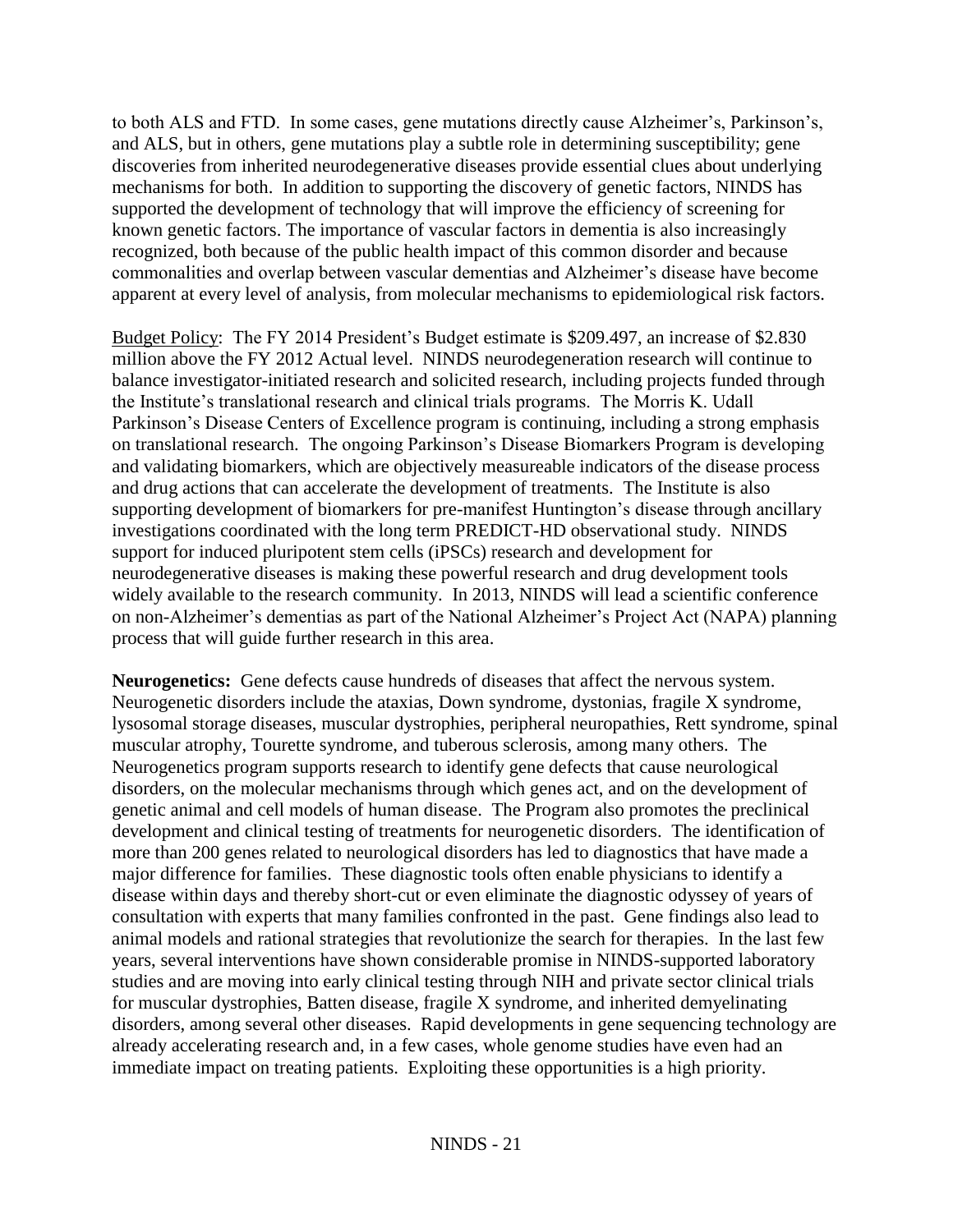Budget Policy: The FY 2014 President's Budget estimate is \$204.411 million, an increase of \$2.762 million above the FY 2012 Actual level. NINDS will continue to support investigatorinitiated grants and targeted activities in neurogenetics, including projects funded through the Institute's translational research and clinical trials programs. The Institute is providing substantial support for the application of whole genome sequencing and other "next generation" genomics methods to neurological disorders. In 2014, the Institute is continuing its support for the Paul D. Wellstone Muscular Dystrophy Cooperative Research Centers, which have a strong translational research component, and for the Autism Centers for Excellence; both are trans-NIH programs. NINDS is also participating in a new NICHD led solicitation for Centers of Collaborative Research in Fragile X syndromes. The Institute also works closely with the NIH Office of Rare Disease Research in supporting and providing disease specific expertise to nervous system disease related consortia within the Rare Diseases Clinical Research Network. NINDS-supported resources for neurogenetics research that enhance the efficiency and effectiveness of research include the NINDS Human Genetics Repository, which fosters sharing of clinically well characterized genetic material and cell lines among investigators.

**Repair and Plasticity:** NINDS research on traumatic brain injury (TBI) and spinal cord injury covers the full spectrum from understanding the mechanisms of immediate damage and delayed damage that continues in the hours or even days after initial injury, through development of interventions in animal models and clinical testing of treatments to minimize or repair damage. Diagnostics and biomarkers are also a high priority, especially because of concerns that mild TBI from sports concussions or blast injury can lead to cognitive deficits or predispose to problems in later life. Stimulated by the high rate of traumatic brain injury among U.S. military personnel, NINDS has worked with other agencies, including the Departments of Defense and Veterans Affairs, on several trans-agency collaborative scientific workshops, on a joint NIH-DOD Federal Interagency Traumatic Brain Injury Research (FITBIR) database, and on the development with the research community of Common Data Elements (CDEs) for clinical research on TBI and spinal cord injury that will foster comparison across clinical studies and sharing of data. NINDS has also long supported research on stem cells, on the factors that stimulate and restrain regeneration of nerve fibers, and, more generally, on understanding and exploiting the inherent plasticity of the nervous system to repair damage from trauma or disease. As a result of extensive basic and preclinical research, clinical testing has begun with NIH and private sector support for cell and regenerative therapies for spinal cord injury, ALS, stroke, Pelizaeus-Merzbacher disease, and other disorders, though the obstacles for success are still formidable. Devices that interface with the nervous system offer another strategy for restoring nervous system functions lost to injury or disease. For more than thirty years, the NINDS Neural Interfaces Program has pioneered research on such devices. This year, for example, research from this program demonstrated that paralyzed patients could control a robotic arm with signals detected directly from their brains. Deep brain stimulation (DBS) is another area of current emphasis, including for example, improvement of electrodes, accuracy of electrode placement in the brain, and programming of stimulation devices, as well as continued studies to understand the mechanisms by which DBS provides benefits.

Budget Policy: The FY 2014 President's Budget estimate is \$126.029 million, an increase of \$1.703 million above the FY 2012 Actual level. NINDS continues to balance investigatorinitiated research and solicitations, including projects funded through the Institute's translational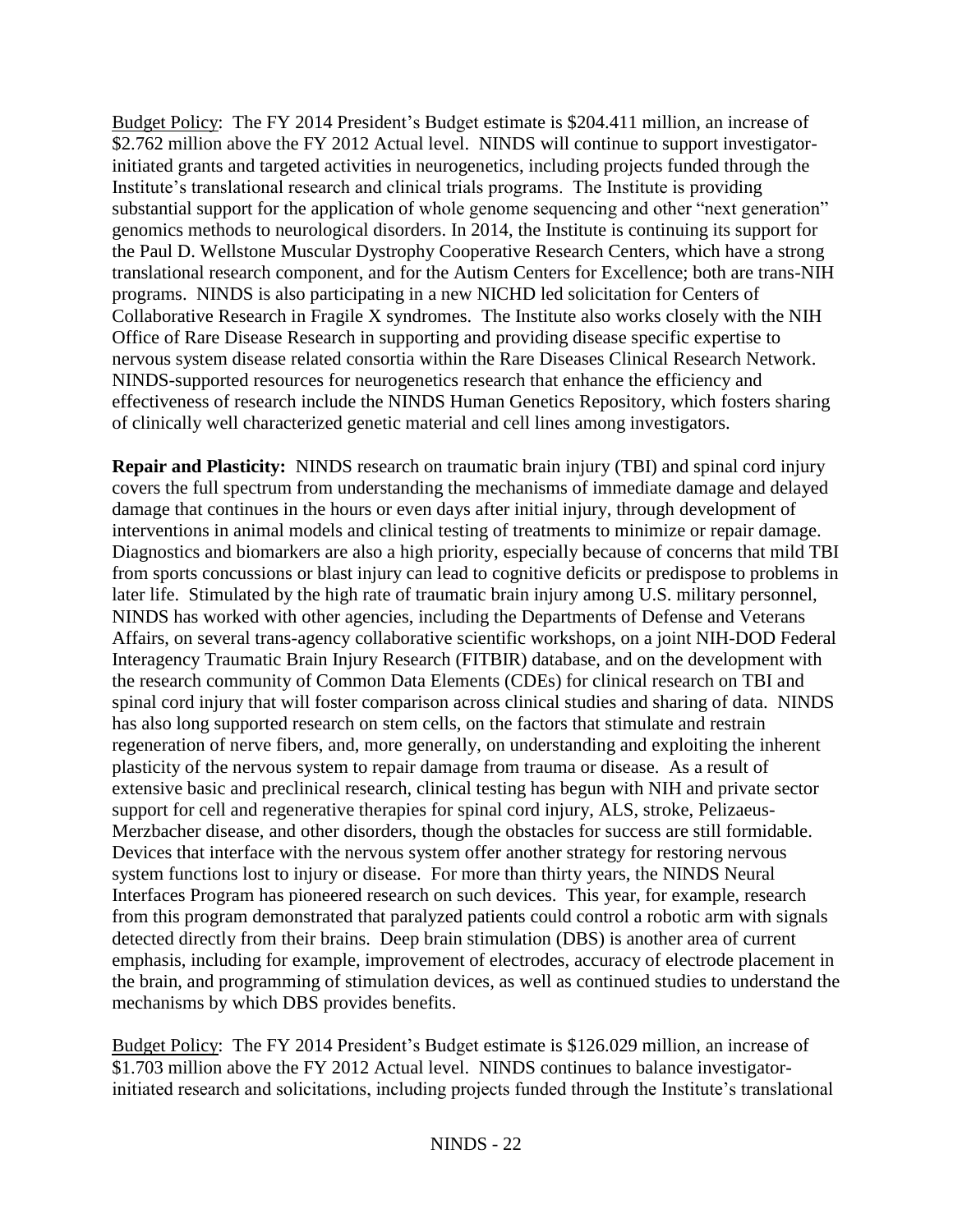research and clinical trials programs. A major clinical trial of progesterone as an emergency treatment for TBI is underway through the Neurological Emergency Treatment Trials clinical network. NINDS will also support observational studies of 5,000 adults and children with TBI that will improve the evidence base for care and address major obstacles that have hindered the development of better therapies for TBI. These studies build on the development of TBI Common Data Elements with the research community and take advantage of the NIH-Department of Defense led Federal Interagency TBI Informatics System (FITBIR) database to encourage sharing of data, including coordination with studies in Canada and the European community. In 2013 the Neural Interfaces Program will continue to solicit and support projects to translate advanced neural prosthetics and other devices up to and through "first in human" clinical demonstrations. NINDS is also working closely with the Foundation for NIH (fNIH) on TBI related research through a new fNIH Sports and Heath Research Program. The fNIH created this program with a major donation from the National Football League, but the research has public health relevance far beyond professional football. The initiatives will begin with a focus on Chronic Traumatic Encephalopathy (CTE), a neurodegenerative condition that results from repeated mild TBI.

### **Program Portrait: Traumatic Brain Injury (TBI) Research Initiative**

**FY 2012 Level:** \$ 0.0 million **FY 2014 Level:** \$10.0 million **Change:** +\$10.0 million

TBI is the leading cause of death and disability in children and young adults, a frequent problem among the elderly, and a major concern for the military and veterans. In 2014, NINDS will support a prospective, observational, multi-center study of 5,000 adults and children with TBI. Complementing this investigation, a study of 1,000 children will specifically evaluate the effectiveness of six major critical care guidelines for severe, pediatric TBI that are based on expert opinion rather than compelling experimental evidence. These studies will provide an evidence base for better diagnosis and treatment of TBI and address two major explanations for why more than 30 major clinical trials of interventions for TBI failed to demonstrate improved outcomes. First, current TBI classification systems are not adequate to deal with the heterogeneity of TBI, which can cause different types of damage and affect different parts of brain. That is, TBI patients who are now grouped together in clinical trials may respond differently to an intervention. Second, variations in TBI care and outcomes among different medical centers confound efforts to assess interventions in clinical trials. In addition, observational studies will advance diagnostics to determine who has sustained a mild TBI and when the brain has recovered, identification of genetic and environmental factors that affect the outcomes from TBI, and determination of age-related differences in mechanisms and outcomes.

NINDS has laid extensive groundwork for these studies. A unique opportunity for coordination with the European Union and the Canadian Institute of Health Research will allow comparison across 11,000 patients, enhancing the statistical power to detect important differences. The NINDS TBI Common Data Elements program brought the research community together to agree upon standards for data collection that will allow meaningful comparison across studies in the U.S. and internationally. The Department of Defense and NIH-led Federal Interagency TBI Informatics System (FITBIR) provides a common database for sharing of information among all qualified researchers. Finally, with funds from the American Recovery and Reinvestment Act, NINDS supported a pilot study of 600 TBI patients across the spectrum of severity, which will prepare researchers to move efficiently into a major study.

**Systems and Cognitive Neuroscience:** Systems of interconnected nerve circuits in the brain, spinal cord, and body control learning, memory, attention, language, thinking, emotion, movement, the sleep-wake cycle, pain perception, and other complex behaviors. NINDS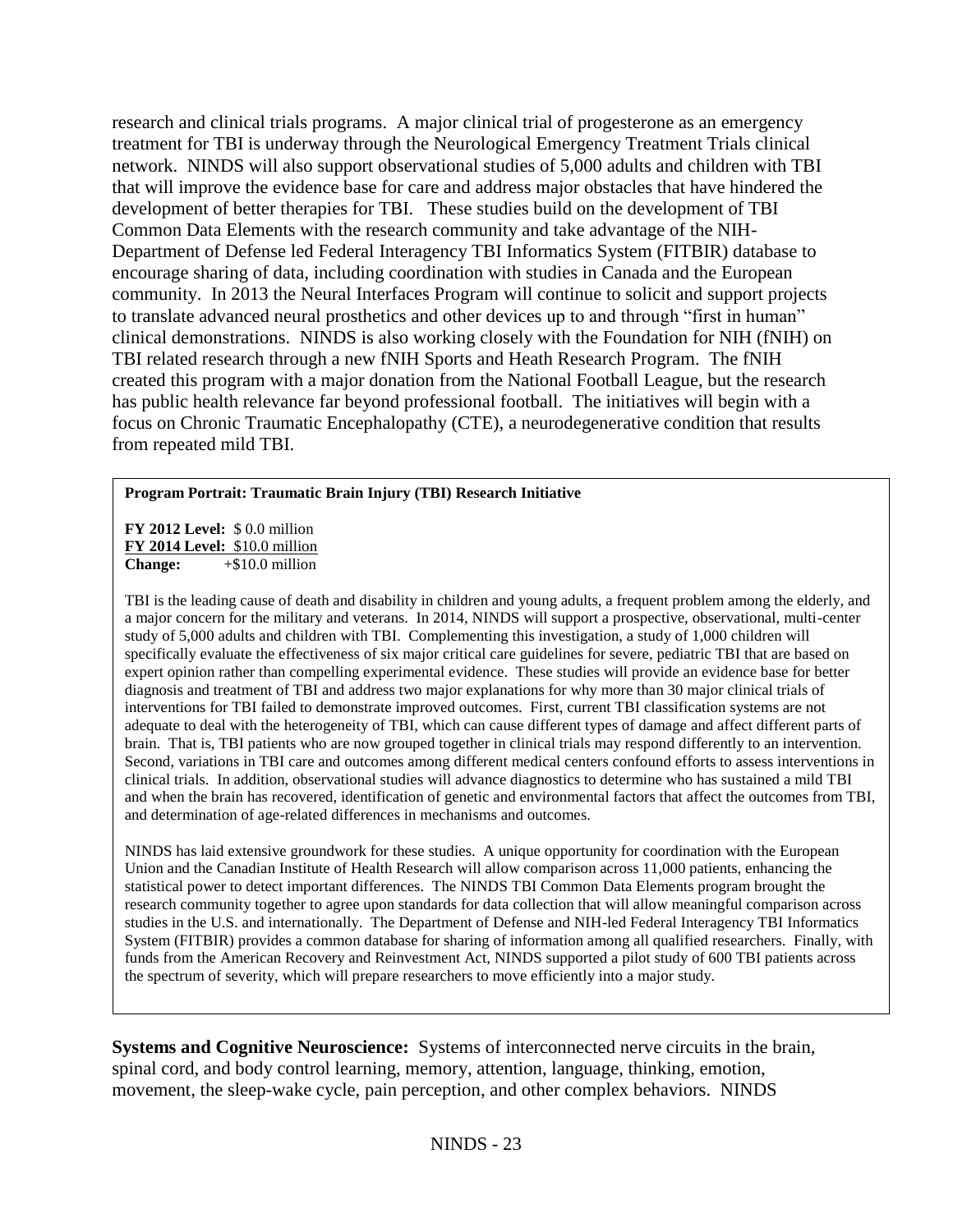supports research on how systems of nerve cells carry out these functions and on counteracting the disruptive effects of neurological disorders on neural circuits. Stroke, brain trauma, and neurodegenerative diseases are among the disorders that affect cognition and other complex behaviors. Chronic pain disorders, including migraine and other headaches, are very prevalent and thus high priority areas of emphasis in this program. NINDS is the largest NIH supporter of research on pain. Last year, the NIH Director designated NINDS as the lead NIH institute for pain research. To enhance coordination of pain research, NINDS has newly dedicated scientific staff to coordinating pain research through the NIH Pain Consortium and with the wider Federal and private sector communities through the Interagency Pain Research Coordinating Committee (IPRCC). Ongoing activities of the IPRCC include an intensive assessment of advances in pain research and ongoing pain research across agencies. To increase the number of pain investigators, a key requirement for the future, NINDS has also increased support for career development (K) awards in pain research.

Budget Policy: The FY 2014 President's Budget estimate is \$237.522 million, an increase of \$3.208 million above the FY 2012 Actual level. NINDS balances investigator initiated research and solicitations, including projects funded through the Institute's translational research and clinical trials programs. Pain continues to be a major area of emphasis, with NINDS leading coordination of NIH activities through the NIH Pain Consortium. Initiatives continuing into FY2014 focus on mechanisms of peripheral nerve damage by anti-cancer therapy, on the neurobiology of migraine, and on mechanisms, models, measurement, and management in pain research. NINDS through the Consortium also supports the NIH Pain Consortium Centers of Excellence for Pain Education, which act as hubs for the development, evaluation, and distribution of pain management curriculum resources for medical, dental, nursing and pharmacy schools to enhance and improve how health care professionals are taught about pain and its treatment.

**Translational Research:** The Office of Translational Research (OTR) facilitates the preclinical discovery and development of new therapeutic interventions for neurological disorders. OTR manages NINDS translational activities that span the Institute's extramural programs and provides therapy development expertise that complements disease-specific expertise across the Institute. The largest OTR program, the Cooperative Program in Translational Research, supports teams of academic and small business investigators to develop therapies for neurological disorders. The failure rate is high in therapy development, and therefore NINDS has instituted milestone-based funding that allows OTR to stop projects in this program that are no longer making progress and to shift funds to more promising opportunities. In its first decade, eight projects from this program have filed Investigative New Drug applications with the FDA; three are now in NINDS clinical trials and others are moving forward in the private sector. OTR also directs the longstanding Anticonvulsant Screening Program, which has contributed to the development of eight drugs now on the market for epilepsy. OTR is leading the NIH Blueprint for Neuroscience Grand Challenge on Neurotherapeutics, which is developing novel drugs that could transform the treatment of nervous system diseases. OTR also leads the NINDS SBIR and STTR programs, working with scientific experts throughout the extramural program as with other translational activities. NINDS continues an active working group with the FDA Center for Biologics Research to discuss shared interests on advancing cell, gene therapy, and other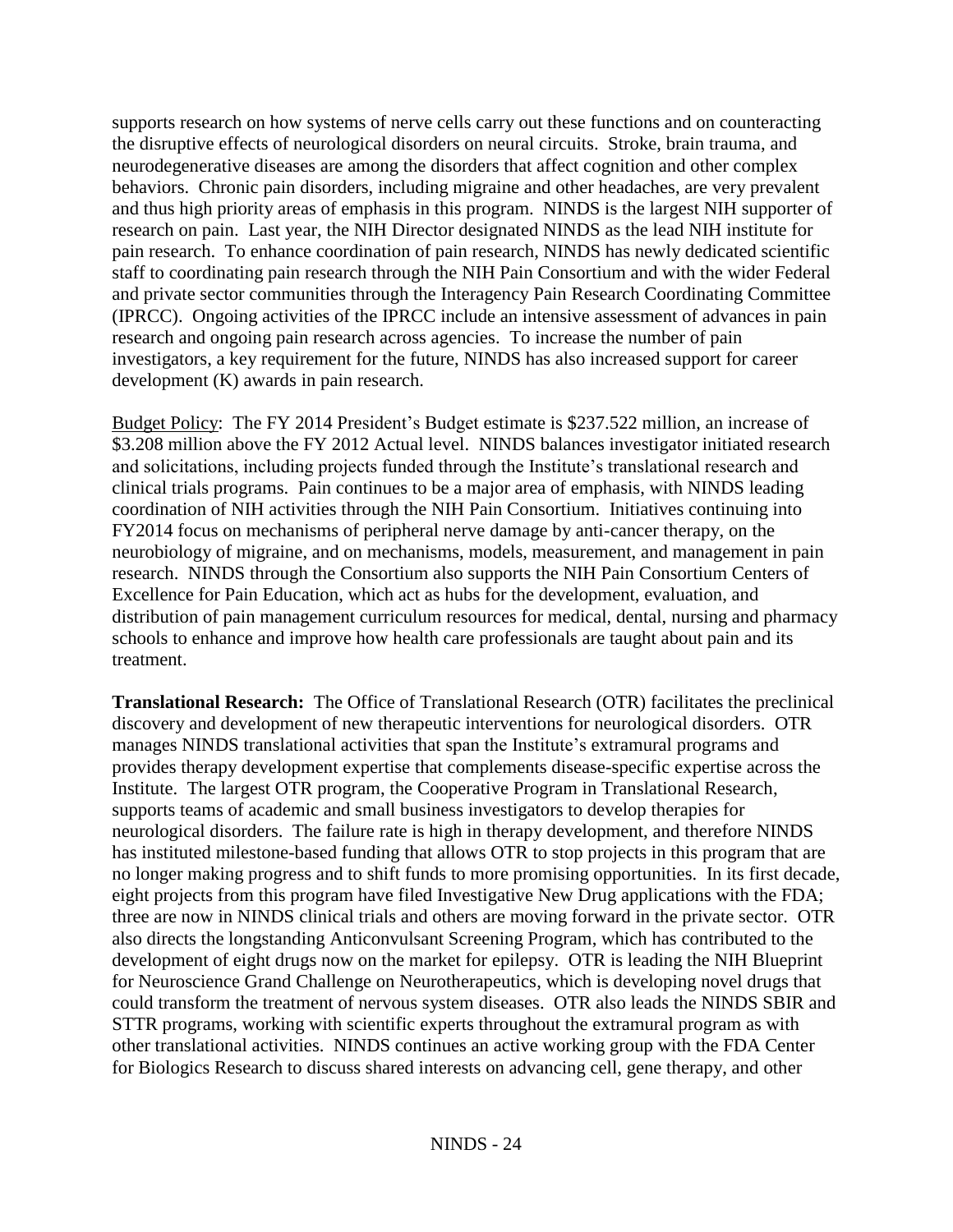biologic therapies for neurological disorders. NINDS is also taking an active role in NIH-FDA regulatory science initiatives.

Budget Policy: The FY 2014 President's Budget estimate is \$85.538 million, an increase of \$1.155 million above the FY 2012 Actual level. This includes programs led by the Office of Translational Research, but does not include all NINDS translation research activities, which are also supported through budgets of other program areas as appropriate to the disease of focus. A 2014 NINDS initiative will focus on developing strategies to deliver therapeutic agents through the blood brain barrier. Overcoming this major obstacle to potentially therapeutic agents has the potential to catalyze therapy development for many diseases in the public and private sector. The Cooperative Program in Translational Research continues, with solicitations reissued in 2013 for academia and small businesses, including large projects designed to reach IND, as well as smaller exploratory or developmental projects. Based on an intensive review by a panel of experts from academia, industry, and the public, NINDS is reinvigorating the Anticonvulsant Screening Program (ASP), including new leadership, to improve the program's effectiveness and focus on current patient needs and scientific opportunities. The NIH Neuroscience Blueprint Grand Challenge in Neurotherapeutics is continuing, with several preclinical therapy development projects underway. NINDS also continues to support SBIR/STTR grants through general and targeted solicitations related to the Institute's mission.

**Intramural Research:** The NINDS Intramural Research Program conducts basic, translational, and clinical research on the NIH campus in Bethesda, Maryland. The Intramural Program benefits from close interactions across the NIH, which is home to one of the largest communities of neuroscientists in the world, including over 200 laboratories in 11 different institutes. Among the unique resources of the NIH campus, the Mark O. Hatfield Clinical Center is a hospital totally dedicated to clinical research and the NIH Porter Neuroscience Research Center integrates neuroscience across institutes and disciplinary boundaries. NINDS Intramural research on the normal nervous system covers a broad range of neuroscience, including ion channel structure and function, reconstruction of the intricate details of nervous system anatomy, neuronal development, and integrative neuroscience. Intramural laboratories conduct research and therapy development for many neurological disorders, including neurogenetic diseases, infectious diseases such as HIV, movement disorders, multiple sclerosis, epilepsy, stroke, and brain tumors. The NINDS Intramural program continues to be a leader in development of novel magnetic resonance imaging (MRI) strategies for detecting normal and abnormal function of the brain. Intramural researchers are also engaged in the Center for Neuroscience and Regenerative Medicine, which is a collaborative program with the Department of Defense, including the Walter Reed National Military Medical Center and the Uniformed Services University, which brings together clinicians and scientists across disciplines to catalyze innovative approaches to traumatic brain injury research.

Budget Policy: The FY 2014 President's Budget estimate is \$157.633 million, the same as the FY 2012 Actual level. In FY2014, NINDS will activate the second phase of the Porter Neuroscience Center. This facility houses the Neuroscience programs from eight NIH Institutes. With this new facility, NINDS will build on its existing strengths in structural biology, cell biology, synapses, brain circuits, and neuro-genetics, and strengthen programs in neurodevelopment and tissue repair. In addition, NINDS will continue to build its clinical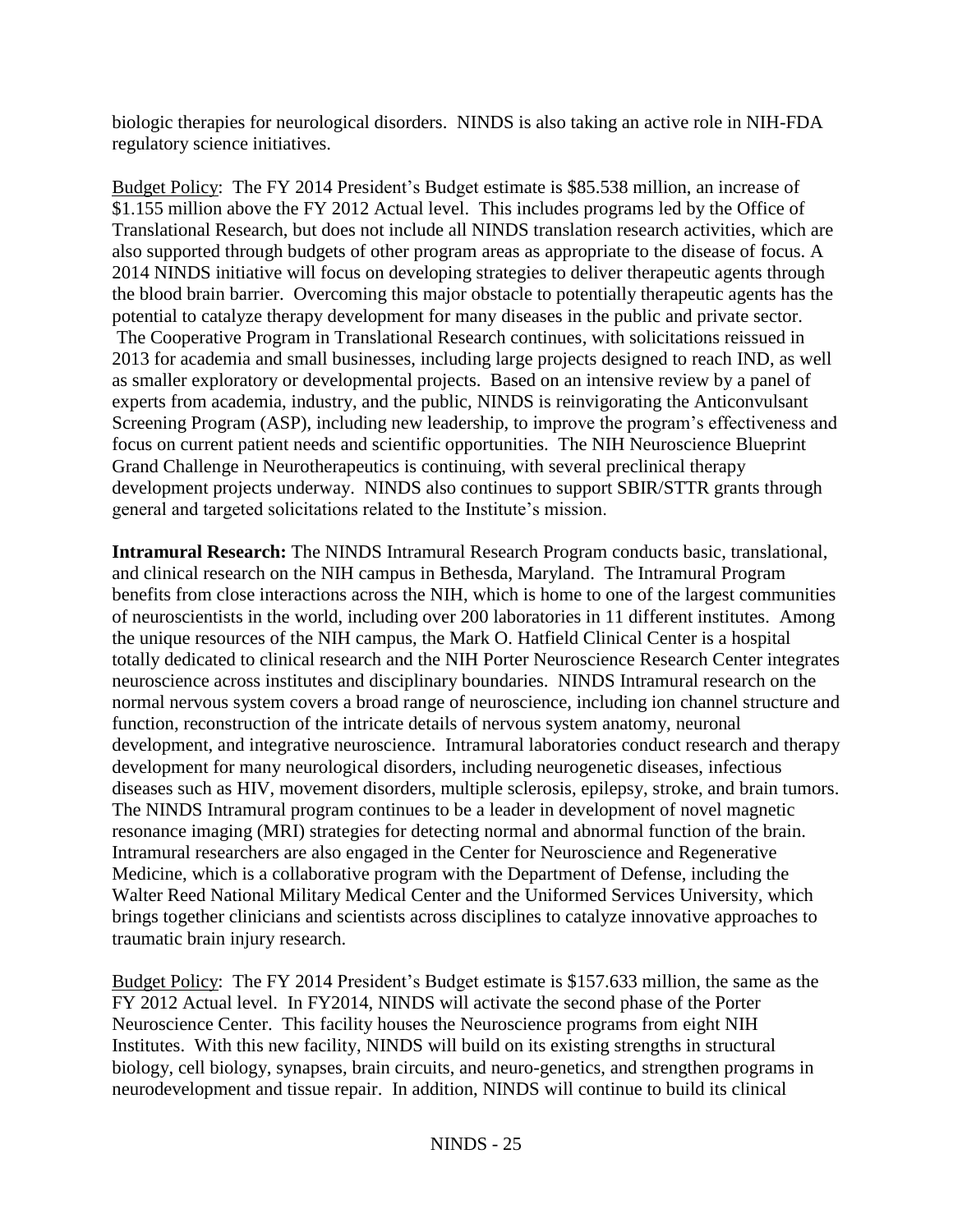programs in Stroke, Neurosurgery, Neuromuscular disorders, neuro-immunology, and Movement Disorders. The development of a Clinical Trials group will enhance intramural first-in human clinical trials across the intramural program.

**Research Management and Support (RMS):** NINDS RMS activities provide administrative, budgetary, logistical, and scientific support in the review, award, and monitoring of research grants, training awards, and research and development contracts. RMS functions also encompass strategic planning, coordination, and evaluation of the Institute's programs, regulatory compliance, international coordination, and liaison with other Federal agencies, Congress, and the public.

Budget Policy: The FY 2014 President's Budget estimate is \$58.157 million, the same as the FY 2012 Actual level. The apparent increase in estimated FY 2014 FTE compared to the FY 2012 actual FTE usage level is due to the effect of transferring positions previously funded from a centralized support operation (Division of Extramural Activities Support) to individual ICs as of year-end 2012. As a result of the DEAS transfer, estimated salaries and benefits for FY 2014 are proportionately higher than those identified for FY 2012 and previous years.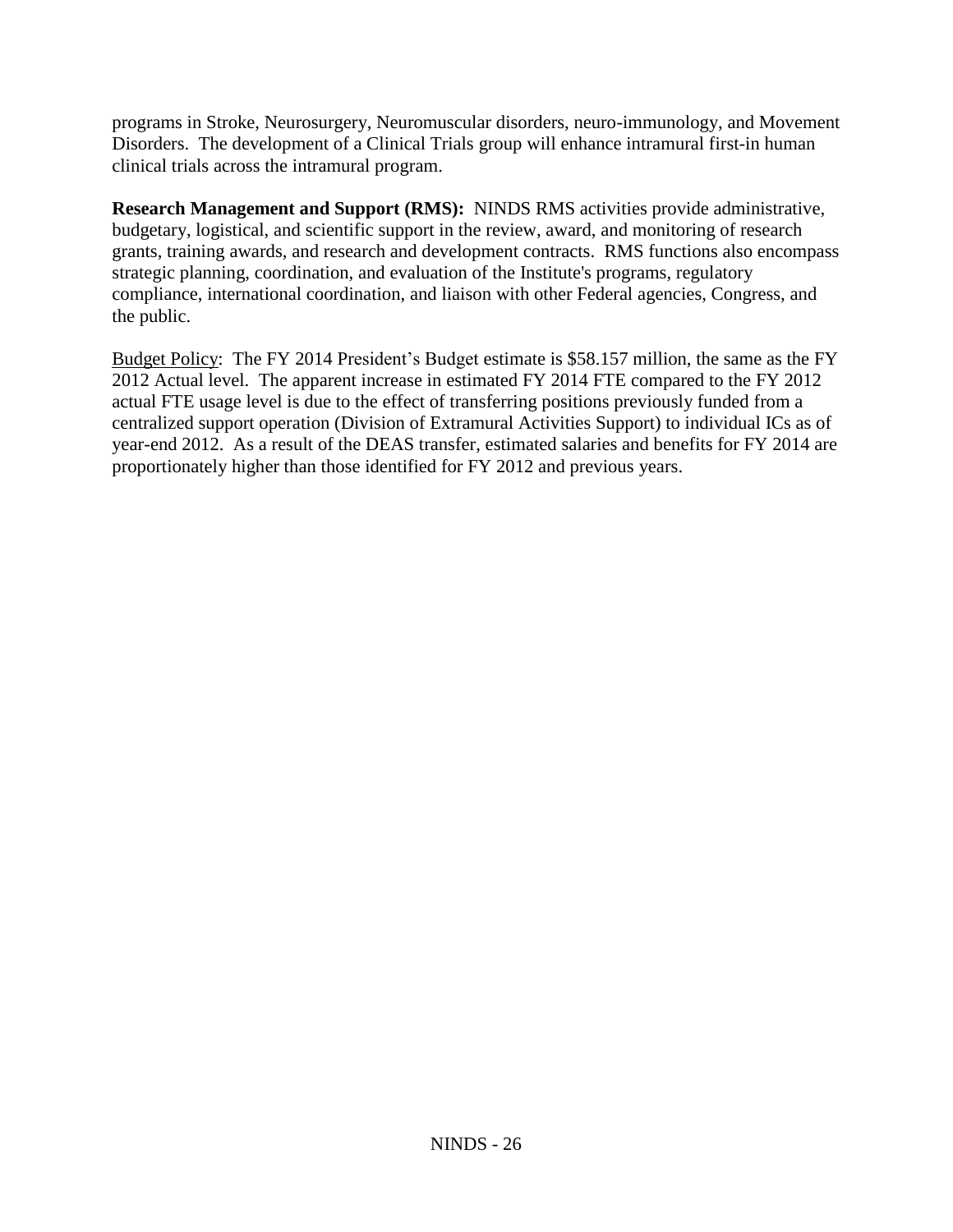### **Budget Authority by Object Class**

(Dollars in Thousands)

|      |                                                         | FY 2012<br><b>Actual</b> | <b>FY 2014</b><br>PB | <b>Increase</b> or<br><b>Decrease</b> |
|------|---------------------------------------------------------|--------------------------|----------------------|---------------------------------------|
|      | Total compensable workyears:                            |                          |                      |                                       |
|      | Full-time employment                                    | 512                      | 546                  | 34                                    |
|      | Full-time equivalent of overtime and holiday hours      | $\theta$                 | $\mathbf{0}$         | $\theta$                              |
|      |                                                         |                          |                      |                                       |
|      | Average ES salary (in whole dollars)                    | \$179,700                | \$179,700            | \$0                                   |
|      | Average GM/GS grade                                     | 13.4                     | 12.8                 | (0.6)                                 |
|      |                                                         |                          |                      |                                       |
|      | Average GM/GS salary (in whole dollars)                 | \$97,936                 | \$92,341             | $(\$5,595)$                           |
|      | Average salary, grade established by act of             |                          |                      |                                       |
|      | July 1, 1944 (42 U.S.C. 207) (in whole dollars)         | \$99,660                 | \$99,660             | \$0                                   |
|      | Average salary of ungraded positions (in whole dollars) | \$106,974                | \$106,974            | \$0                                   |
|      |                                                         |                          |                      |                                       |
|      |                                                         | <b>FY 2012</b>           | FY 2014              | <b>Increase or</b>                    |
|      | <b>OBJECT CLASSES</b>                                   | <b>Actual</b>            | PB                   | <b>Decrease</b>                       |
|      | Personnel Compensation:                                 |                          |                      |                                       |
|      | 11.1 Full-time permanent                                | \$28,869                 | \$32,634             | \$3,765                               |
|      | 11.3 Other than full-time permanent                     | 23,595                   | 24,627               | 1.032                                 |
|      | 11.5 Other personnel compensation                       | 1,339                    | 1,498                | 159                                   |
| 11.7 | Military personnel                                      | 540                      | 559                  | 19                                    |
|      | 11.8 Special personnel services payments                | 7,239                    | 7,360                | 121                                   |
|      | <b>Total, Personnel Compensation</b>                    | \$61,582                 | \$66,678             | \$5,096                               |
|      | 12.0 Personnel benefits                                 | \$16,094.70              | \$17,485             | \$1,390                               |
|      | 12.2 Military personnel benefits                        | 375                      | 385                  | 10                                    |
| 13.0 | Benefits for former personnel                           | $\mathbf{0}$             | $\overline{0}$       | $\Omega$                              |
|      | <b>Subtotal, Pay Costs</b>                              | \$78,052                 | \$84,548             | \$6,496                               |
| 21.0 | Travel and transportation of persons                    | \$3,556.52               | \$3,556              | ( \$1)                                |
| 22.0 | <b>Transportation of things</b>                         | 245                      | 244                  | (1)                                   |
|      | 23.1 Rental payments to GSA                             | 1                        | 1                    | $\theta$                              |
| 23.2 | Rental payments to others                               | 80                       | 79                   | (1)                                   |
| 23.3 | Communications, utilities and                           |                          |                      |                                       |
|      | miscellaneous charges                                   | 886                      | 886                  | 0                                     |
| 24.0 | Printing and reproduction                               | 36                       | 36                   | $\mathbf{0}$                          |
| 25.1 | Consulting services                                     | 4,949                    | 4,949                | $\Omega$                              |
| 25.2 | Other services                                          | 22,222                   | 15,080               | (7, 142)                              |
|      | 25.3 Purchase of goods and services from                |                          |                      |                                       |
|      | government accounts                                     | 131,534                  | 133,278              | 1,744                                 |
| 25.4 | Operation and maintenance of facilities                 | 1,411                    | 1,411                | 0                                     |
| 25.5 | Research and development contracts                      | 26,373                   | 25,276               | (1,097)                               |
|      | 25.6 Medical care                                       | 571                      | 571                  | $\left( 0\right)$                     |
| 25.7 | Operation and maintenance of equipment                  | 11,237                   | 11,237               | (0)                                   |
| 25.8 | Subsistence and support of persons                      | 0                        | $\mathbf{0}$         | $\theta$                              |
| 25.0 | <b>Subtotal, Other Contractual Services</b>             | \$198,298                | \$191,802            | $(\$6,496)$                           |
| 26.0 | Supplies and materials                                  | \$9,311.54               | \$9,312              | \$0                                   |
| 31.0 | Equipment                                               | 10,086                   | 10,086               | $\theta$                              |
|      | 32.0 Land and structures                                | 0                        | $\mathbf{0}$         | (0)                                   |
|      | 33.0 Investments and loans                              | $\mathbf{0}$             | $\mathbf{0}$         |                                       |
|      | 41.0 Grants, subsidies and contributions                | 1,322,793                | 1,342,068            | 19,275                                |
| 42.0 | Insurance claims and indemnities                        | 0                        | $\mathbf{0}$         | $\Omega$                              |
| 43.0 | Interest and dividends                                  | 1                        | 1                    | 0                                     |
|      | 44.0 Refunds                                            | $\mathbf{0}$             | $\mathbf{0}$         | $\Omega$                              |
|      | <b>Subtotal, Non-Pay Costs</b>                          | \$1,545,291              | \$1,558,071          | \$12,780                              |
|      | <b>Total Budget Authority by Object Class</b>           | \$1,623,344              | \$1,642,619          | \$19,275                              |

Includes FTEs whose payroll obligations are supported by the NIH Common Fund.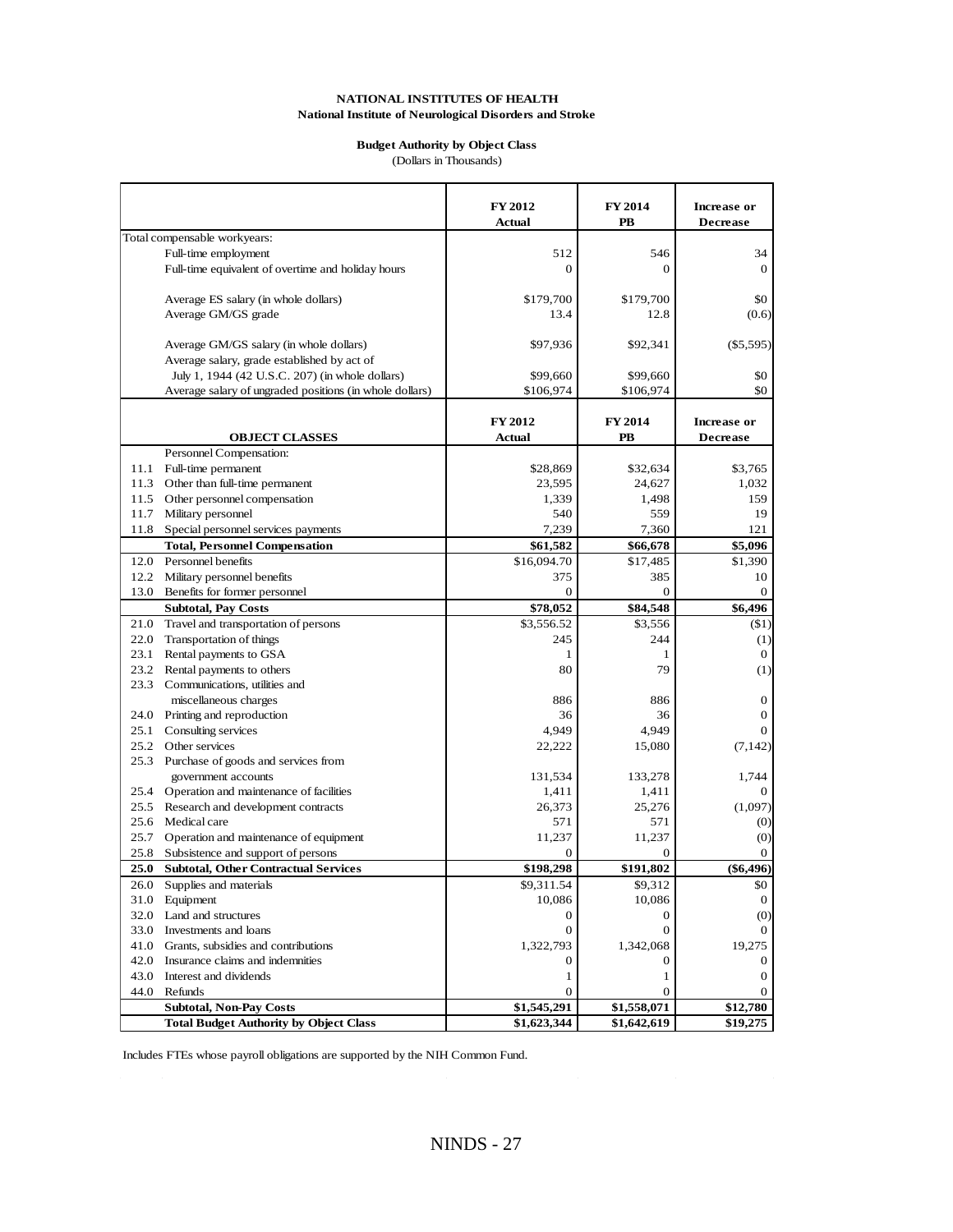## **Salaries and Expenses**

(Dollars in Thousands)

| <b>OBJECT CLASSES</b><br><b>Personnel Compensation:</b><br>Full-time permanent $(11.1)$ | <b>Actual</b> | FY 2014       | <b>Increase or</b> |
|-----------------------------------------------------------------------------------------|---------------|---------------|--------------------|
|                                                                                         |               | $\mathbf{PB}$ | <b>Decrease</b>    |
|                                                                                         |               |               |                    |
|                                                                                         | \$28,869      | \$32,634      | \$3,765            |
| Other than full-time permanent (11.3)                                                   | 23,595        | 24,627        | 1,032              |
| Other personnel compensation (11.5)                                                     | 1,339         | 1,498         | 159                |
| Military personnel (11.7)                                                               | 540           | 559           | 19                 |
| Special personnel services payments (11.8)                                              | 7,239         | 7,360         | 121                |
| <b>Total Personnel Compensation (11.9)</b>                                              | \$61,582      | \$66,678      | \$5,096            |
| Civilian personnel benefits (12.1)                                                      | \$16,095      | \$17,485      | \$1,390            |
| Military personnel benefits (12.2)                                                      | 375           | 385           | 10                 |
| Benefits to former personnel (13.0)                                                     | 0             | 0             | $\theta$           |
| <b>Subtotal, Pay Costs</b>                                                              | \$78,052      | \$84,548      | \$6,496            |
| Travel $(21.0)$                                                                         | \$3,557       | \$3,556       | $(\$1)$            |
| Transportation of things (22.0)                                                         | 245           | 244           | (1)                |
| Rental payments to others (23.2)                                                        | 80            | 79            | (1)                |
| Communications, utilities and                                                           |               |               |                    |
| miscellaneous charges (23.3)                                                            | 886           | 886           | $\theta$           |
| Printing and reproduction (24.0)                                                        | 36            | 36            | $\Omega$           |
| <b>Other Contractual Services:</b>                                                      |               |               |                    |
| Advisory and assistance services (25.1)                                                 | 4,949         | 4,949         | $\theta$           |
| Other services (25.2)                                                                   | 22,222        | 15,080        | (7, 142)           |
| Purchases from government accounts (25.3)                                               | 91,581        | 86,933        | (4, 648)           |
| Operation and maintenance of facilities (25.4)                                          | 1,411         | 1,411         | $^{()}$            |
| Operation and maintenance of equipment (25.7)                                           | 11,237        | 11,237        | $_{0}$             |
| Subsistence and support of persons (25.8)                                               | $\theta$      | $\Omega$      | 0                  |
| <b>Subtotal Other Contractual Services</b>                                              | \$131,400     | \$119,610     | $(\$11,790)$       |
| Supplies and materials (26.0)                                                           | \$9,257       | \$9,257       | \$0                |
| <b>Subtotal, Non-Pay Costs</b>                                                          | \$145,461     | \$133,668     | (\$11,793)         |
| <b>Total, Administrative Costs</b>                                                      | \$223,513     | \$218,216     | $(\$5,297)$        |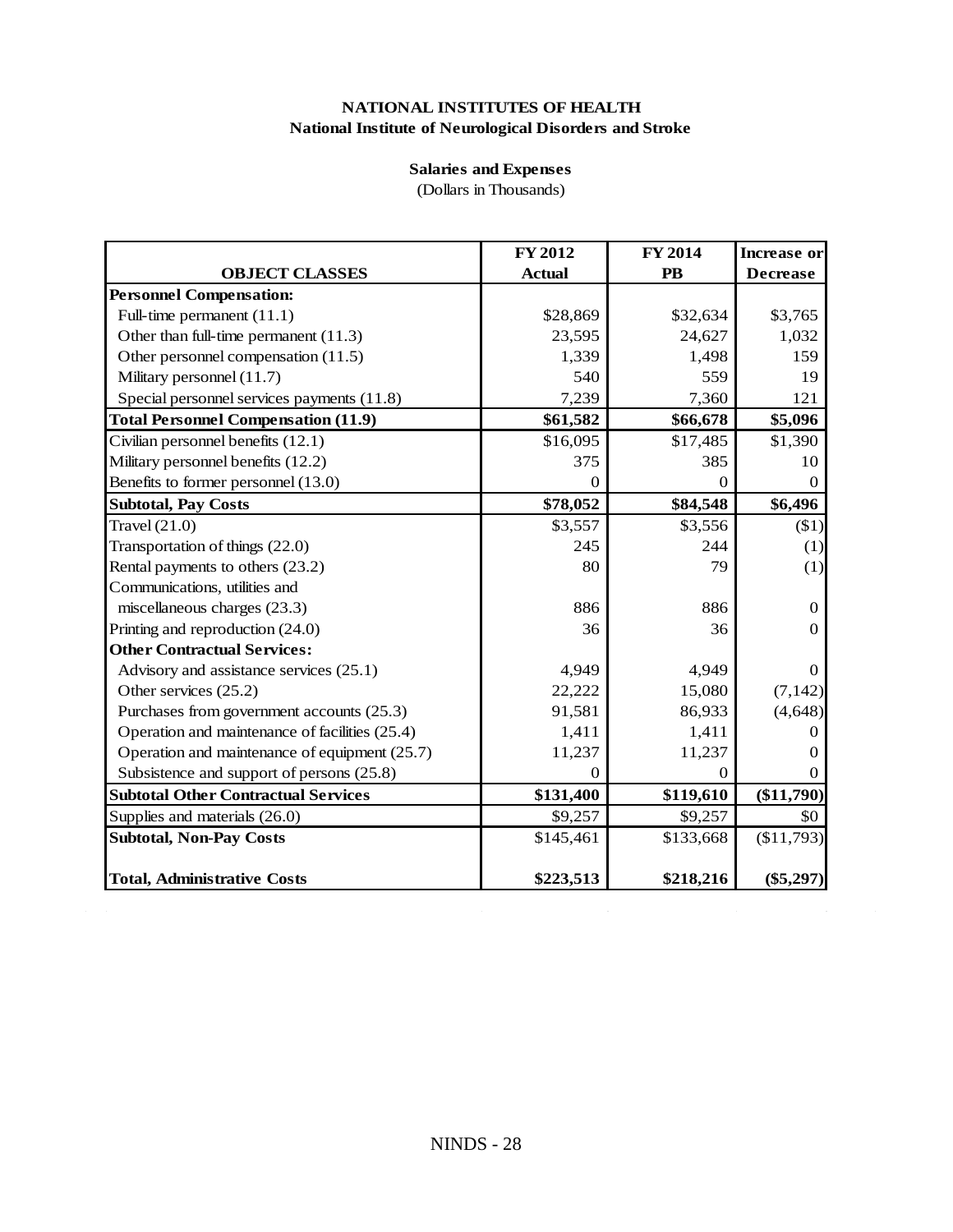|  |  | Details of Full-Time Equivalent Employment (FTEs) |  |
|--|--|---------------------------------------------------|--|
|  |  |                                                   |  |

|                                                                  |                 | FY 2012<br><b>Actual</b> |                | FY 2013<br>$_{\rm CR}$ |                 | FY 2014<br>$\mathbf{PB}$ |          |          |              |
|------------------------------------------------------------------|-----------------|--------------------------|----------------|------------------------|-----------------|--------------------------|----------|----------|--------------|
| <b>OFFICE/DIVISION</b>                                           | <b>Civilian</b> | <b>Military</b>          | <b>Total</b>   | <b>Civilian</b>        | <b>Military</b> | <b>Total</b>             | Civilian | Military | <b>Total</b> |
| Office of the Director                                           |                 |                          |                |                        |                 |                          |          |          |              |
| Direct:                                                          | 48              |                          | 48             | 48                     |                 | 48                       | 48       |          | 48           |
| Reimbursable:                                                    |                 |                          |                |                        |                 |                          |          |          |              |
| Total:                                                           | 48              |                          | 48             | 48                     |                 | 48                       | 48       |          | 48           |
|                                                                  |                 |                          |                |                        |                 |                          |          |          |              |
| Division of Extramural Research                                  |                 |                          |                |                        |                 |                          |          |          |              |
| Direct:                                                          | 92              |                          | 92             | 120                    |                 | 120                      | 120      |          | 120          |
| Reimbursable:                                                    |                 |                          |                |                        |                 |                          |          |          |              |
| Total:                                                           | 92              |                          | 92             | 120                    |                 | 120                      | 120      |          | 120          |
|                                                                  |                 |                          |                |                        |                 |                          |          |          |              |
| Division of Intramural Research                                  |                 |                          |                |                        |                 |                          |          |          |              |
| Direct:                                                          | 338             | 5                        | 343            | 338                    | 5               | 343                      | 338      | 5        | 343          |
| Reimbursable:                                                    |                 |                          |                |                        |                 |                          |          |          |              |
| Total:                                                           | 338             | 5                        | 343            | 338                    | 5               | 343                      | 338      | 5        | 343          |
| Office of Translational Research                                 |                 |                          |                |                        |                 |                          |          |          |              |
| Direct:                                                          | 11              |                          | 11             | 14                     |                 | 14                       | 14       |          | 14           |
| Reimbursable:                                                    |                 |                          |                |                        |                 |                          |          |          |              |
| Total:                                                           | 11              |                          | 11             | 14                     |                 | 14                       | 14       |          |              |
|                                                                  |                 |                          |                |                        |                 |                          |          |          | 14           |
| Office of Clinical Research                                      |                 |                          |                |                        |                 |                          |          |          |              |
| Direct:                                                          | 16              |                          | 16             | 18                     |                 | 18                       | 18       |          | 18           |
| Reimbursable:                                                    |                 |                          |                |                        |                 |                          |          |          |              |
| Total:                                                           | 16              |                          | 16             | 18                     |                 | 18                       | 18       |          | 18           |
| Office of Special Programs in Diversity                          |                 |                          |                |                        |                 |                          |          |          |              |
| Direct:                                                          | $\overline{2}$  |                          | $\mathbf{2}$   | 3                      |                 | 3                        | 3        |          | 3            |
| Reimbursable:                                                    |                 |                          |                | $\overline{a}$         |                 |                          |          |          |              |
| Total:                                                           | $\mathbf{2}$    |                          | $\overline{c}$ | 3                      |                 | 3                        | 3        |          | 3            |
|                                                                  |                 |                          |                |                        |                 |                          |          |          |              |
|                                                                  |                 |                          |                |                        |                 |                          |          |          |              |
| Total                                                            | 507             | 5 <sup>1</sup>           | 512            | 541                    | 5               | 546                      | 541      | 5        | 546          |
| Includes FTEs whose payroll obligations are supported by the NIH |                 |                          |                |                        |                 |                          |          |          |              |
| Common Fund.                                                     |                 |                          |                |                        |                 |                          |          |          |              |
| FTEs supported by funds from Cooperative Research and            |                 |                          |                |                        |                 |                          |          |          |              |
| Development Agreements.                                          |                 |                          |                |                        |                 |                          |          |          |              |
| <b>FISCAL YEAR</b>                                               |                 | <b>Average GS Grade</b>  |                |                        |                 |                          |          |          |              |
|                                                                  |                 |                          |                |                        |                 |                          |          |          |              |
| 2010                                                             |                 | 11.8                     |                |                        |                 |                          |          |          |              |
| 2011                                                             |                 | 11.8                     |                |                        |                 |                          |          |          |              |
| 2012                                                             |                 | 13.4                     |                |                        |                 |                          |          |          |              |
| 2013                                                             |                 | 12.8                     |                |                        |                 |                          |          |          |              |
| 2014                                                             | 12.8            |                          |                |                        |                 |                          |          |          |              |